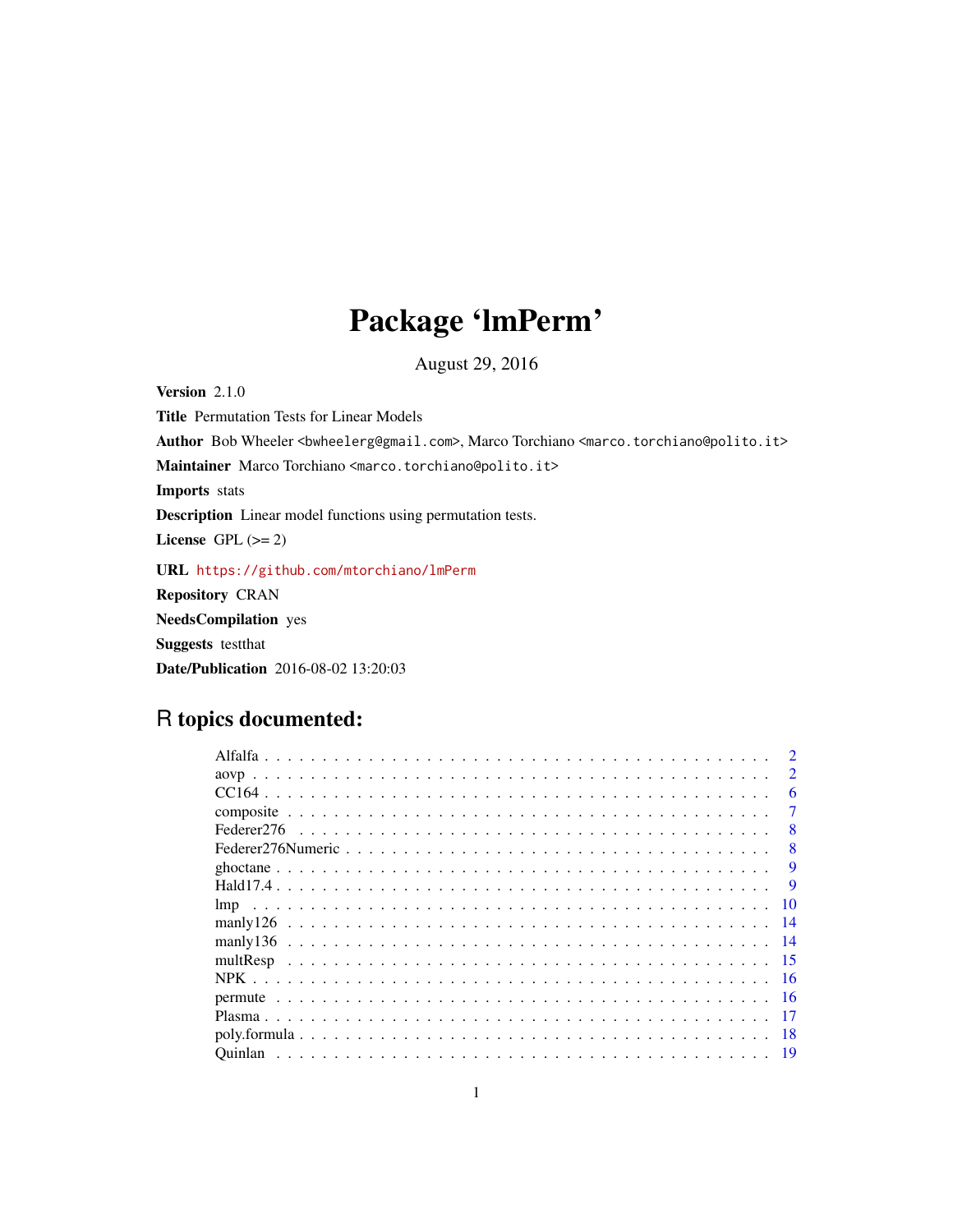<span id="page-1-0"></span>

| Index |                                                                                                                       | 24 |
|-------|-----------------------------------------------------------------------------------------------------------------------|----|
|       |                                                                                                                       |    |
|       | summary $C_1, \ldots, C_n, \ldots, C_n, \ldots, C_n, \ldots, C_n, \ldots, C_n, \ldots, C_n, \ldots, C_n, \ldots, C_n$ |    |
|       |                                                                                                                       |    |
|       |                                                                                                                       |    |
|       |                                                                                                                       |    |
|       |                                                                                                                       |    |

Alfalfa *Alfalfa Data*

## Description

Alfalfa data set

## Usage

data(Alfalfa)

## Author(s)

Bob Wheeler <br/>bwheelerg@gmail.com>

<span id="page-1-1"></span>aovp *Fitting and testing ANOVA using permutation tests*

## Description

aovp is [aov](#page-0-0) modified to use permutation tests instead of normal theory tests. Like aov, the ANOVA model is fitted by a call to [lmp](#page-9-1) for each stratum. Timing differences between aovp and aov are negligible.

#### Usage

```
aovp(formula, data = NULL, perm="Exact", seqs=FALSE,
             center=TRUE, projections = FALSE, qr = TRUE,
             contrast = NULL, ...)
```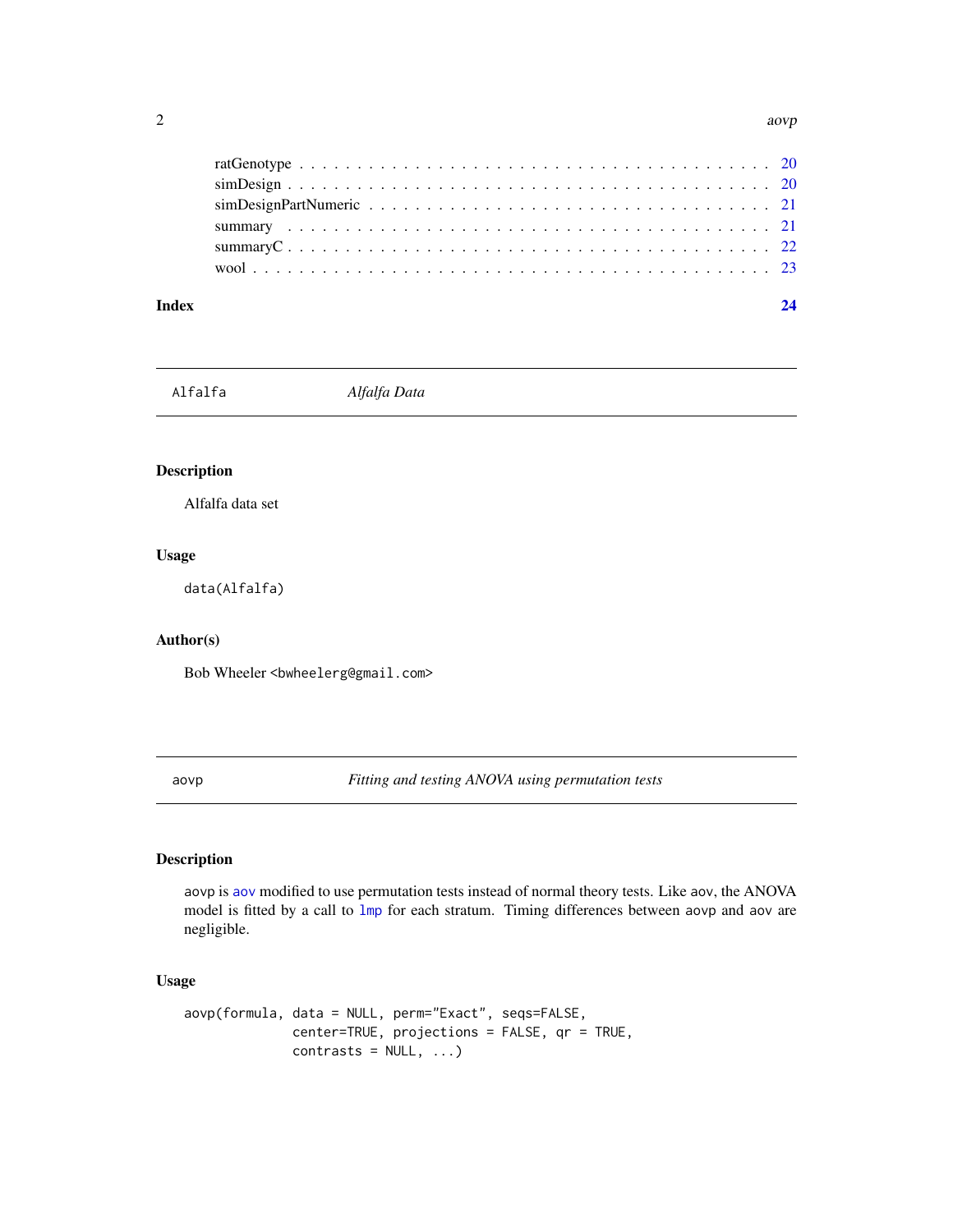#### <span id="page-2-0"></span> $aovp$  3

## Arguments

|             | The arguments are the same as for aov. Additional parameters may be included.<br>They are described in the "Additional Parameters" section below. These addi-<br>tional parameters are the same as for lmp. |
|-------------|-------------------------------------------------------------------------------------------------------------------------------------------------------------------------------------------------------------|
|             | A formula specifying the model.                                                                                                                                                                             |
| detaula     | A data frame in which the variables specified in the formula will be found. If<br>missing, the variables are searched for in the standard way.                                                              |
| perm        | "Exact", "Prob", "SPR" will produce permutation probabilities. Anything else,<br>such as "", will produce F-test probabilities.                                                                             |
| segs        | If TRUE, will calculate sequential SS. If FALSE, unique SS.                                                                                                                                                 |
| center      | If TRUE, numerical variables will be centered.                                                                                                                                                              |
| projections | Logical flag: should the projections be returned?                                                                                                                                                           |
| qr          | Logical flag: should the QR decomposition be returned?                                                                                                                                                      |
| contrasts   | A list of contrasts to be used for some of the factors in the formula. These are not<br>used for any Error term, and supplying contrasts for factors only in the Error<br>term will give a warning.         |
| $\cdots$    | Arguments to be passed to aovp, such as those listed below.                                                                                                                                                 |

#### Details

The model  $Y=Xb+Zg+e$  is assumed, where X is the incidence matrix for fixed effects, and Z is an incidence matrix for random effects, with columns representing the several error strata. The aovp() algorithm projects Y into strata such that each stratum has a single error term, such as a stratum defined by whole blocks. X is also projected so that the model in this stratum becomes  $P(Y)=P(X)$ bi+ei.

The vector bi is divided into sources with dfj degrees of freedom for the jth source, and summary(aovp()) will produce an ANOVA table for these sources in the ith strata. See Venables and Ripley for details.

Either permutation test p-values or the usual F-test p-values will be output. Polynomial model terms are collected into sources, so that  $Y^A + B + I(A^2)$  will contain two sources, one for A with 2 df, and one for B with 1 df. Sources for factors are treated as usual, and polynomial terms and factors may be mixed in one model. The function poly. formula may be used to create polynomial models, and the function [multResp](#page-14-1) may be used to create multiresponse matrices for the lhs from variables defined in data.

The Exact method will permute the values exactly. The Prob and SPR methods will approximate the permutation distribution by randomly exchanging pairs of Y elements. The Exact method will be used by default when the number of observations is less than or equal to maxExact, otherwise Prob will be used.

Prob: Iterations terminate when the estimated standard error of the estimated proportion p is less than p\*Ca. The iteration continues until all sources and coefficients meet this criterion or until maxIter is reached. See Anscome(1953) for the origin of the criterion.

SPR: This method uses sequential probability ratio tests to decide between the hypotheses  $p\ddot{\theta}$  and p1 for a strength (alpha, beta) test. The test terminates upon the acceptance or rejection of p0 or if maxIter is reached. See Wald (1947). The power of the SPR is beta at p0 and increases to 1-beta at p1. Placing p0 and p1 close together makes the cut off sharp.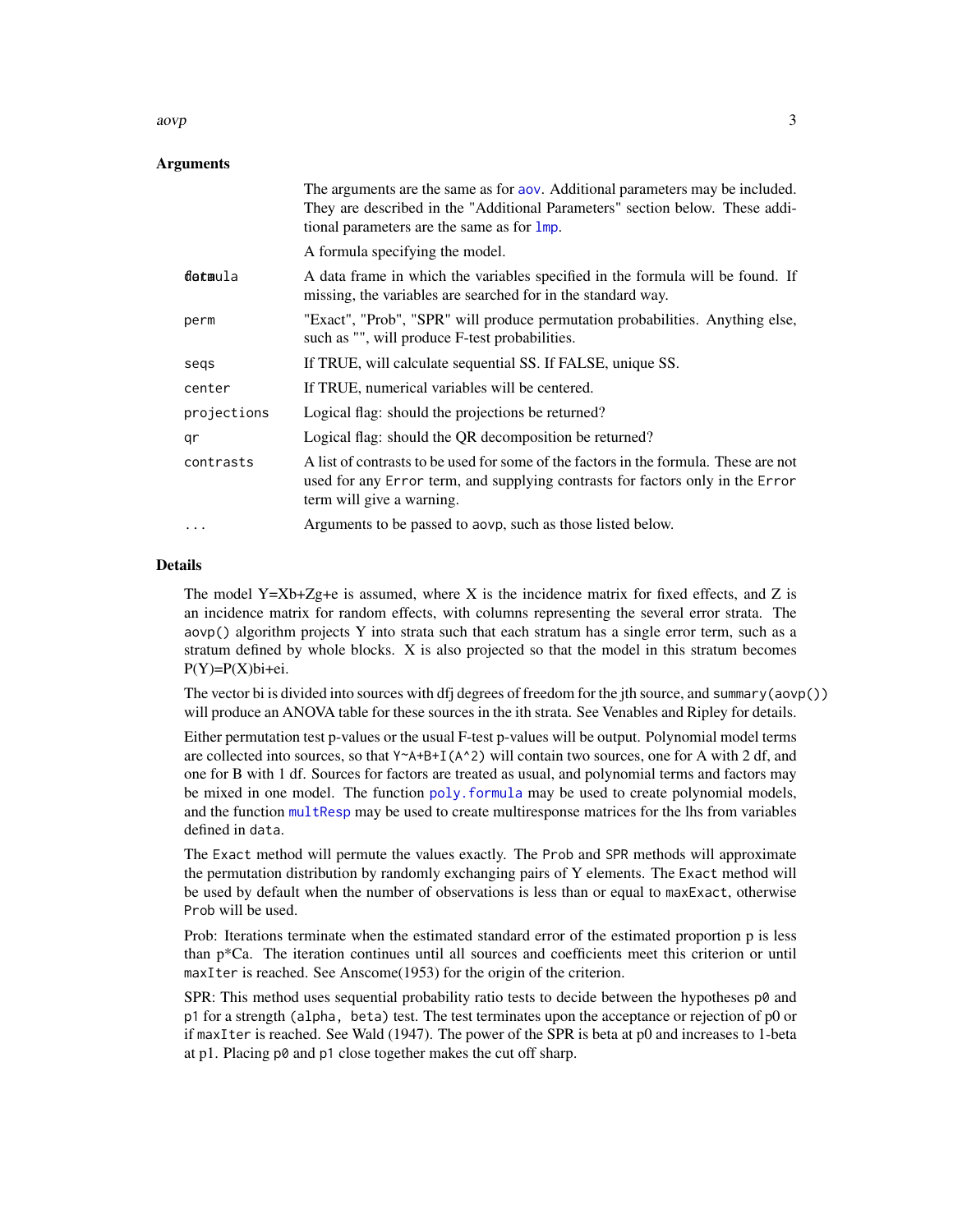<span id="page-3-0"></span>Exact: This method generates all permutations of Y. It will generally be found too time consuming for more than 10 or 11 observations, but note that [aovp](#page-1-1) may be used to divide the data into small enough blocks for which exact permutation tests may be possible.

For Prob and SPR, one may set nCycle to unity to exchange all elements instead of just pairs at each iteration, but there seems to be no advantage to doing this unless the number of iterations is small – say less than 100.

The SS will be calculated *sequentially*, just as [lm](#page-0-0) does; or they may be calculated *uniquely*, which means that the SS for each source is calculated conditionally on all other sources. This is SAS type III, which is also what drop1() produces, except that drop1() will not drop main effects when interactions are present. The parameter seqs may be used to override the default unique calculation behavior.

#### Value

The usual output from [aov](#page-0-0), with permutation p-values instead of normal theory p-values.

| Iter   | For Prob and SPR: The number of iterations until the criterion is met.                                      |
|--------|-------------------------------------------------------------------------------------------------------------|
| Accept | For SPR: 1 the p0 hypothesis is accepted, and 0 for rejection or when no decision<br>before maxiter occurs. |

#### Additional Parameters

These are the same as for  $lmp$ .

settings If TRUE, settings such as sequential or unique will be printed. Default TRUE

useF If TRUE, SS/Resid SS will be used, otherwise SS. The default is TRUE

maxIter For Prob and SPR: The maximum number of iterations. Default 1000.

- **Ca** For Prob: Stop iterations when estimated standard error of the estimated p is less than  $Ca^*p$ . Default 0.1
- p0 For SPR: Null hypothesis probability. Default 0.05
- p1 For SPR: Alternative hypothesis probability. Default 0.06
- alpha For SPR: Size of SPR test. Default 0.01
- beta For SPR: Type II error for SPR test. Default 0.01
- maxExact For Exact: maximum number of observations allowed. If data exceeds this, Prob is used. Default 10.
- nCycle For Prob and SPR: Performs a complete random permutation, instead of pairwise exchanges, every nCycle cycles. Default 1000.

#### Note

There is a vignette with more details and an example. To access it, type

vignette("lmPerm")

The default contrasts are set internally to (contr.sum, contr.poly), which means that coefficients are either pairwise contrasts with the last level or polynomial contrasts.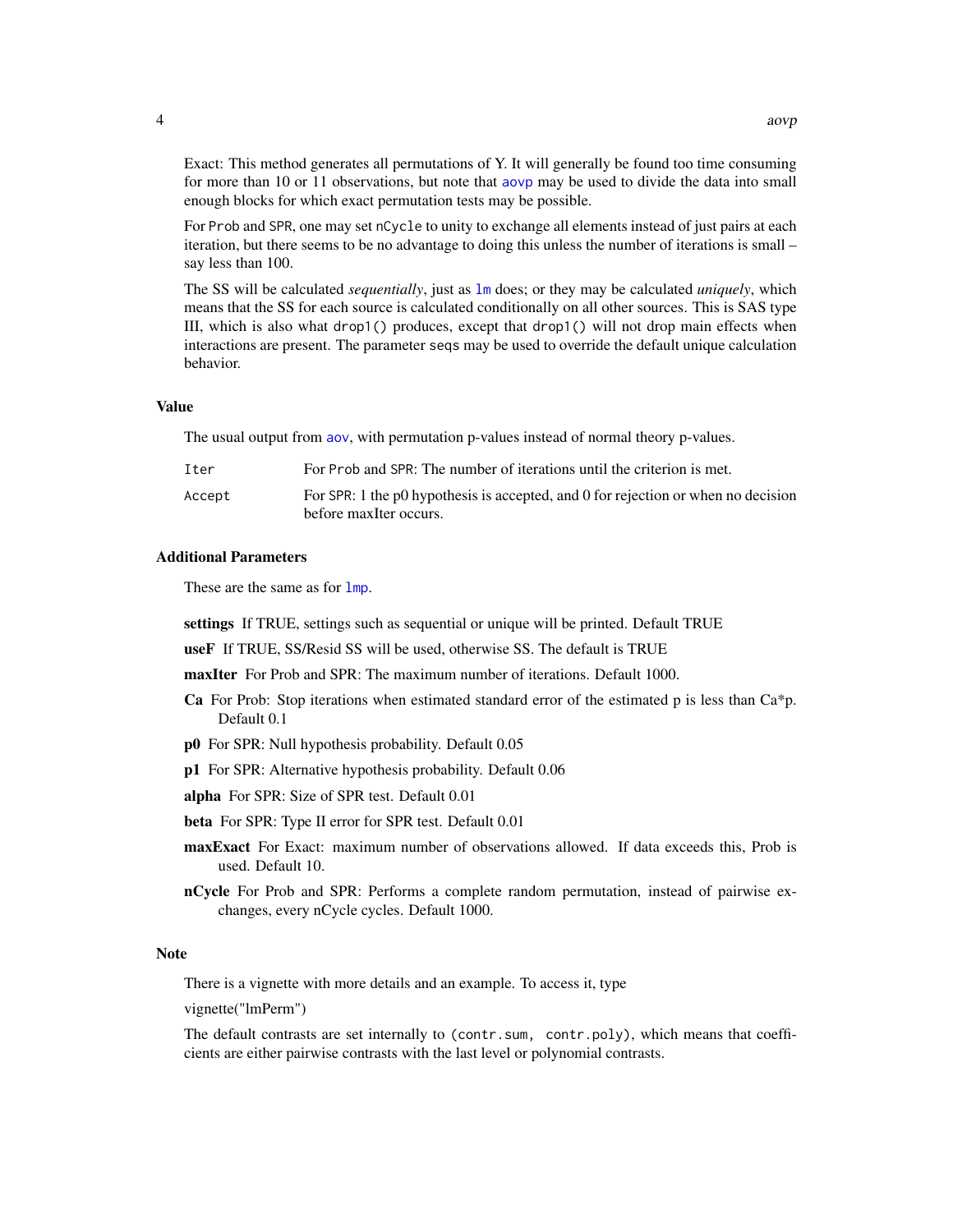<span id="page-4-0"></span> $aovp$  5

Numerical variables should be centered in order to make them orthogonal to the constant when ANOVA is to be done.

Factors with many levels may cause problems for the methodology used by R. It is designed to work well with both balanced and unbalanced data, but it is best used for factors with no more than four or five levels. If difficulties occur, degrees of freedom for high order sources will be reduced, and sometimes the sources will be omitted entirely. An error message usually accompanies such behavior.

The variables inside the Error() term are treated in the order given. Thus Error(A+B) will usually produce components in the order A,B, with B orthogonalized with respect to A. This may cause confusion for unbalanced block structures.

This function will behave identically to aov() if the following parameters are set: perm="", seq=TRUE, center=FALSE.

## Author(s)

Bob Wheeler <bwheelerg@gmail.com>

#### References

Hald, A. 1952 Statistical theory with engineering applications. Wiley. Table 7.4 Venables, W.N, and Ripley, B. D. (2000) Modern applied statistics with S-Plus, p176 Wald, A. (1947) Sequential analysis, Wiley, Sec. 5.3

#### See Also

[summary.aovp](#page-20-1), [lmp](#page-9-1)

#### Examples

```
## A simple randomized block example.
# There are 7 blocks and 6 treatments. A first
# analysis with blocks as a factor shows block to be significant and treatments not.
data(Hald17.4)
summary(aovp(Y~T+block,Hald17.4))
# Using the block to define a separate error strata tells a different story.
summary(aovp(Y~T+Error(block),Hald17.4))
# There appears to be a linear trend in the blocks. This may be investigated by
# extracting a linear component. The factor L was created by copying the block
# factor and assigning it a linear contrast, like this
# contrasts(L,1)<-contr.poly(7). The analysis then becomes.
summary(aovp(Y~T+L+Error(block),Hald17.4))
# The L factor is not significant under permutation. It is significant when aov()
# is used and the test is the usual F-test.
```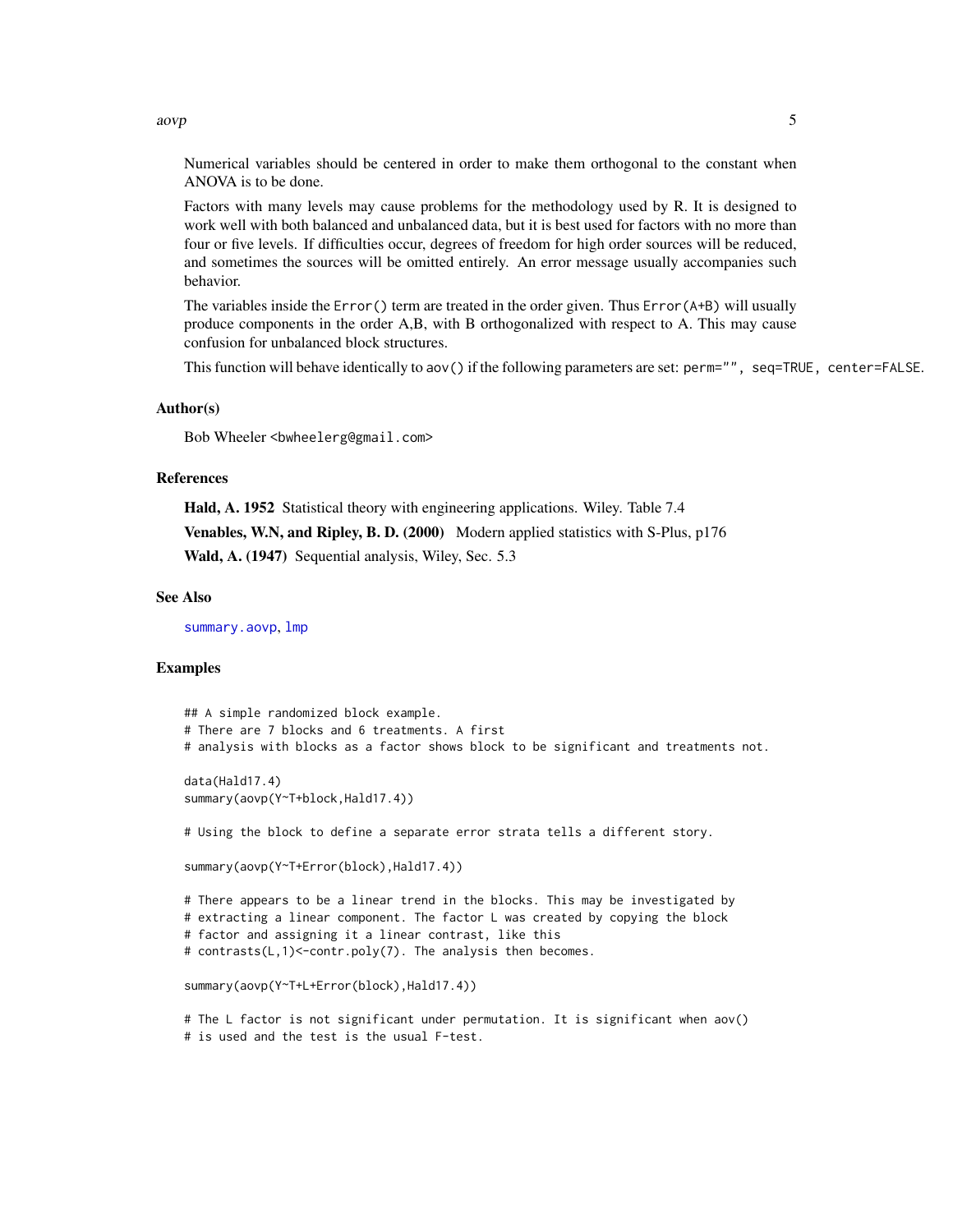```
## From Venables and Ripley (2000)
# This is a 2^3 factorial in the variables N,P,K. It is fractioned by using the
# three way interaction, NPK, into two fractions of 4. Each of these fractions is
# allocated to 3 blocks, making 6 blocks in all. An analysis with block as a
# variable is the following. As may be seen, aovp() discards the confounded NPK interaction.
data(NPK)
summary(aovp(yield ~ block + N*P*K, NPK))
# Since the NPK interaction was confounded with blocks, the experimenter no doubt judged
# it of lesser interest. It may however be examined by including blocks as an additional
# error term as follows. The basic error level between blocks is of course larger than
# that within blocks, so the NPK interaction would have to be substantially larger that
# it would have had to be were it tested within blocks.
summary(aovp(yield ~ N*P*K + Error(block), NPK))
# The SS calculated by aovp() are unique SS by default. That is,
# they are sums of squares for the difference of a model with and without the source. The
# resulting test is a test of the hypothesis that the source has no effect on the response.
# Sequential SS, which are those produced by aov() may be obtained by setting the
# parameter seqs=TRUE. simDesign is an unbalanced design created by the AlgDesign package.
data(simDesign)
summary(aovp(Y~.,simDesign))
summary(aovp(Y~.,simDesign,seqs=TRUE))
# Since there is only one stratum, these results are the same as would be obtained from
anova(lmp(Y~.,simDesign))
# ANOVA for numerical variables. First using contrasts, then numeric variables.
data(Federer276)
summary(aovp(Plants~Variety*Treatment+Error(Rep/Plot),Federer276))
data(Federer276Numeric)
summary(aovp(poly.formula(Plants~quad(Variety,Treatment)+Error(Rep/Plot)),Federer276Numeric))
# The coefficients and their p-values may be obtained by
summaryC(aovp(Plants~Variety*Treatment+Error(Rep/Plot),Federer276))
```
CC164 *Cochran and Cox, p164*

#### Description

Factorial Experiment

#### Usage

data(CC164)

<span id="page-5-0"></span>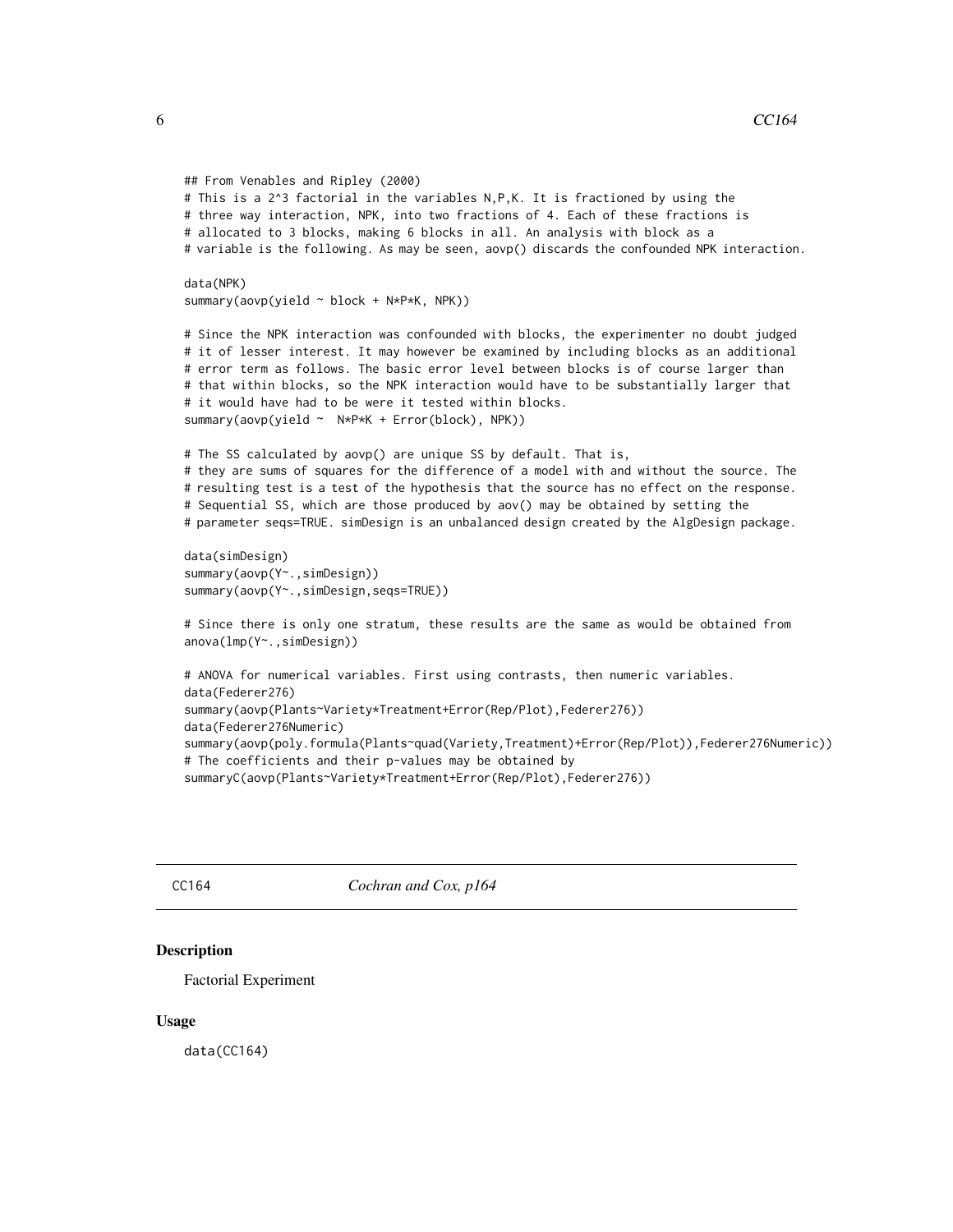## <span id="page-6-0"></span>composite 7

## Details

A three factor experiment involving lettuce plants. Response is the number of lettuce plants emerging after treatment by three levels of either nitrogen or phospate fertilizer.

#### Author(s)

Bob Wheeler<br/>bwheelerg@gmail.com>

## References

Chochran, W. and Cox, G. (1957). Experimental Design, 2nd Ed. John Wiley & Sons, New York.

composite *Test of theroplastic composite*

## Description

Data from a factorial experiment.

#### Usage

```
data(composite)
```
#### Details

A two variable factorial experiment to test the strength of a thermoplastic composite to laser intensity and tape speed.

#### Author(s)

Bob Wheeler<br/>bwheelerg@gmail.com>

## References

Faraway, J. (2005). Linear Models with R. Chapman and Hall. N.Y.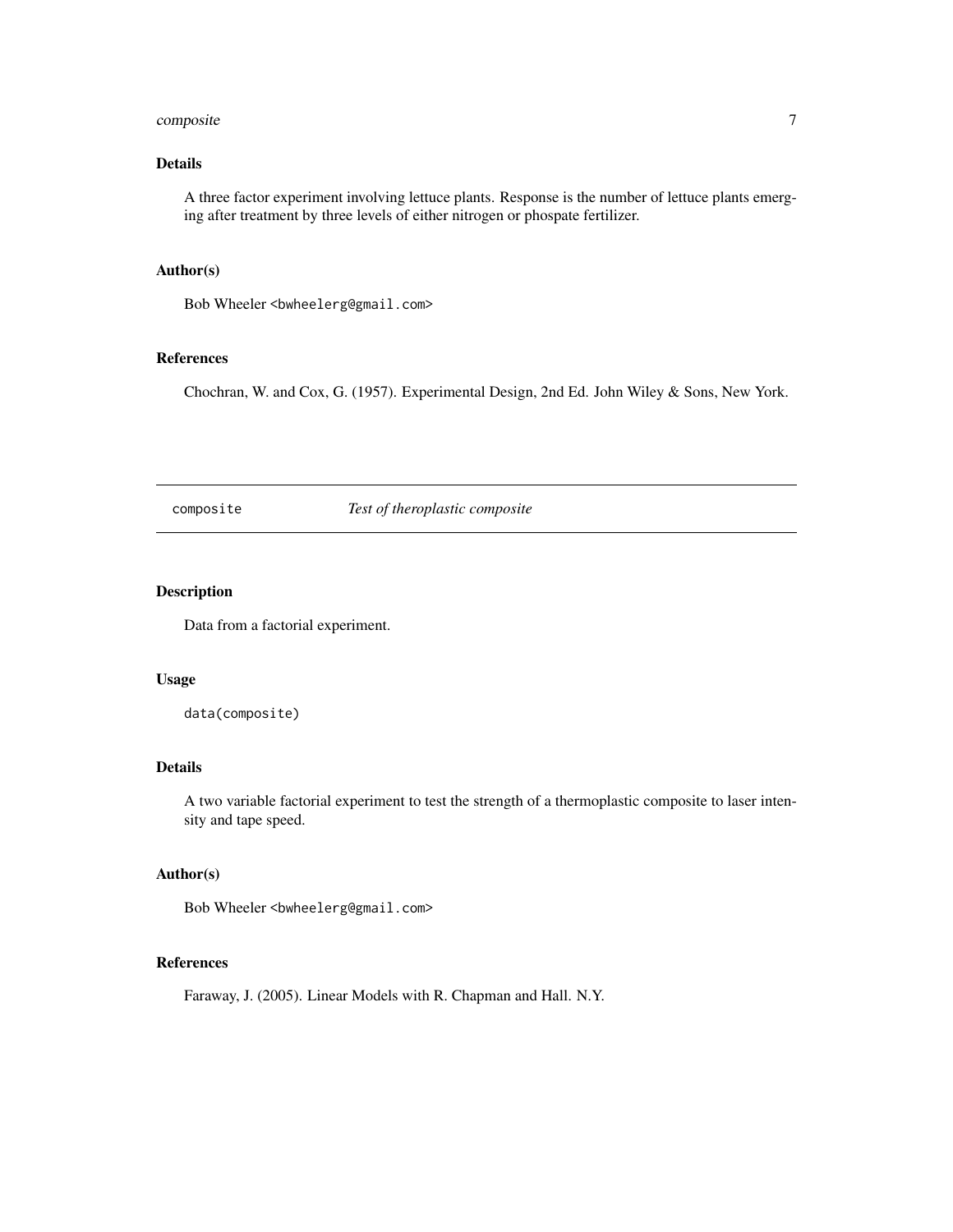<span id="page-7-0"></span>

Randomized block in three replicates

#### Usage

data(Federer276)

#### Details

A seed-gemination test on eight varieties of guayule. Four treatments were applied to lots of seed from the varieties.

A split plot design assigning varieties to whole plots was used. Treatments formed randomized blocks within whole plots. There were three replicates.

The whole plots were nested within replicates

#### Author(s)

Bob Wheeler<br/>>bwheelerg@gmail.com>

#### References

Federer, W.T. (1955). Experimental Design, Macmillan, N.Y.

Federer276Numeric *Federer 276 Numeric*

#### Description

Randomized block in three replicates

#### Usage

data(Federer276)

#### Details

Varieties and Treatments are numeric variables.

A seed-gemination test on eight varieties of guayule. Four treatments were applied to lots of seed from the varieties.

A split plot design assigning varieties to whole plots was used. Treatments formed randomized blocks within whole plots. There were three replicates.

The whole plots were nested within replicates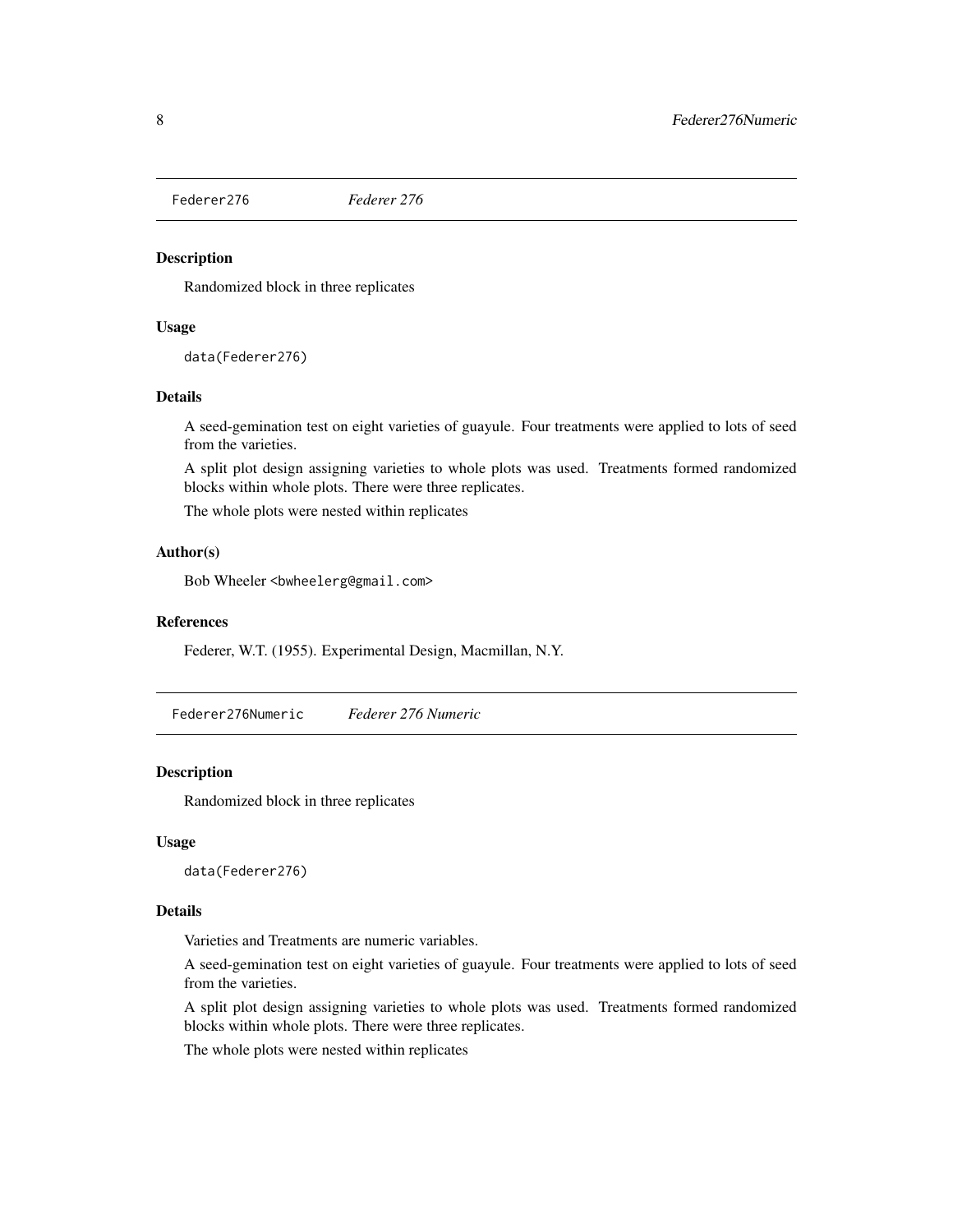#### <span id="page-8-0"></span>ghoctane 9

#### Author(s)

Bob Wheeler <br/>bwheelerg@gmail.com>

#### References

Federer, W.T. (1955). Experimental Design, Macmillan, N.Y.

ghoctane *Octane blends*

## Description

Gasoline blending mixture experiment

## Usage

data(ghoctane)

## Details

An octane-blending experiment for a ternary system. Motor-octane ratings were obtained for a seven lattice point design, and two checkpoints.

#### Author(s)

Bob Wheeler<br/>>bwheelerg@gmail.com>

#### References

Gorman, J.W. and Hinman, J.E. (1962). Simples lattice designs for multicomponent systems. Technometics. 4-4. 463-487. John Wiley & Sons, New York.

Hald17.4 *Hald Data*

## Description

Data from Hald Table 17.4 on p 505.

## Usage

```
data(Hald17.4)
```
## Details

A randomized block experiment with 7 blocks and 6 treatments.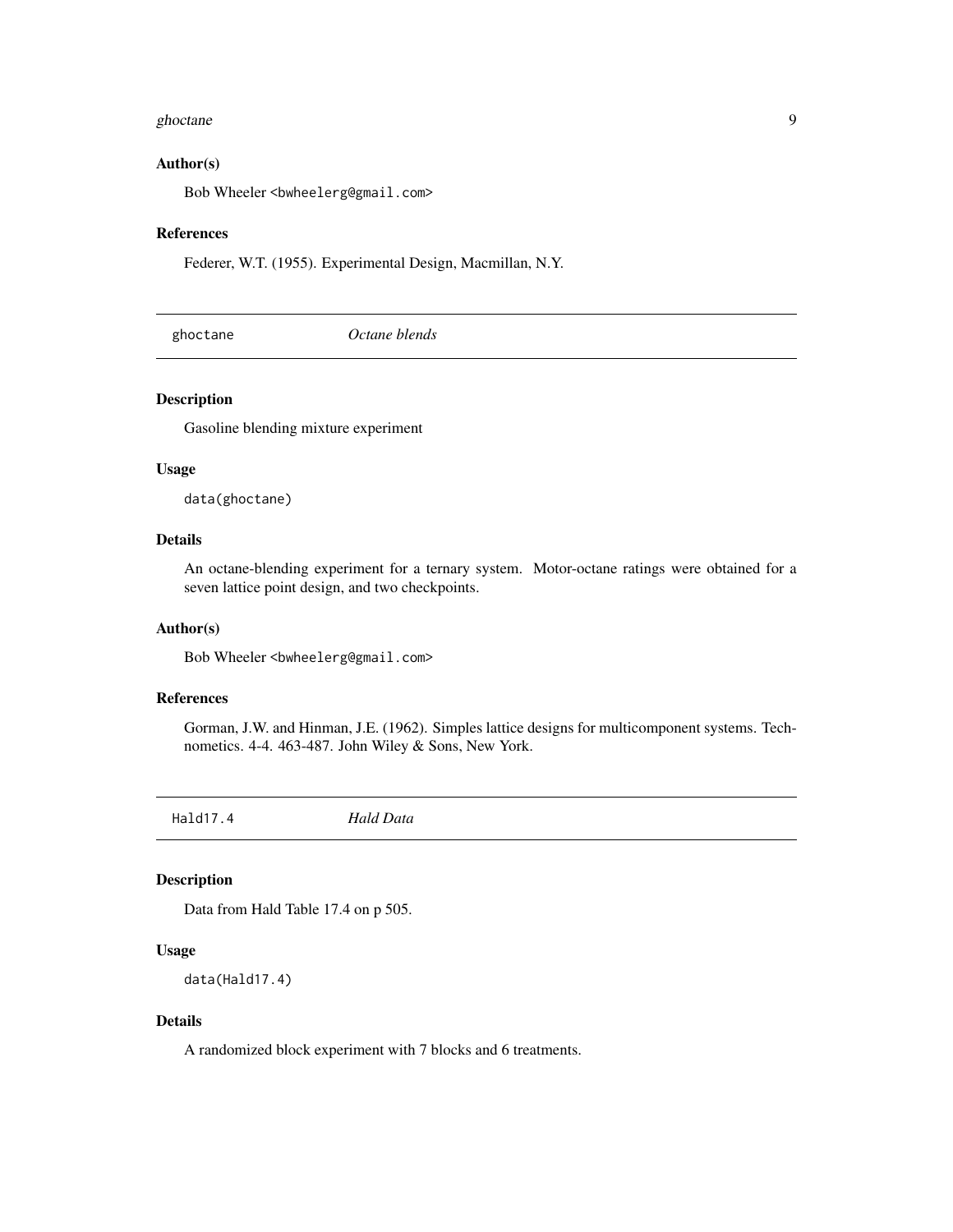## <span id="page-9-0"></span>Author(s)

Bob Wheeler <br/>bwheelerg@gmail.com>

#### References

Hald, A. (1952). Statistical theory with engineering applications. Wiley. NY.

<span id="page-9-1"></span>lmp *Fitting and testing linear models with permutation tests.*

## Description

lmp is [lm](#page-0-0) modified to use permutation tests instead of normal theory tests. Like lm, it can be used to carry out regression, single stratum analysis of variance and analysis of covariance . Timing differences between lmp and lm are negligible.

#### Usage

```
lmp(formula, data, perm="Exact", seqs=FALSE, center=TRUE, subset, weights, na.action,
method = "qr", model = TRUE, x = FALSE, y = FALSE, qr = TRUE,
    singular.ok = TRUE, contrasts = NULL, offset, ...)
```
## Arguments

|           | The arguments are mostly the same as for $\text{Im}$ . Additional parameters may be in-<br>cluded. They are described in the "Additional Parameters" section below. These<br>additional parameters are the same as for aovp.                                                                    |
|-----------|-------------------------------------------------------------------------------------------------------------------------------------------------------------------------------------------------------------------------------------------------------------------------------------------------|
|           | a symbolic description of the model to be fit.                                                                                                                                                                                                                                                  |
| detaula   | an optional data frame containing the variables in the model. If not found in<br>data, the variables are taken from environment (formula), typically the envi-<br>ronment from which lmp is called.                                                                                             |
| perm      | "Exact", "Prob", "SPR" will produce permutation probabilities. Anyting else,<br>such as "", will produce F-test probabilites.                                                                                                                                                                   |
| segs      | If TRUE, will calculate sequential SS. If FALSE, unique SS.                                                                                                                                                                                                                                     |
| center    | If TRUE will center numerical variables                                                                                                                                                                                                                                                         |
| subset    | an optional vector specifying a subset of observations to be used in the fitting<br>process.                                                                                                                                                                                                    |
| weights   | an optional vector of weights to be used in the fitting process. If specified,<br>weighted least squares is used with weights weights (that is, minimizing sum(w*e^2));<br>otherwise ordinary least squares is used.                                                                            |
| na.action | a function which indicates what should happen when the data contain NAs. The<br>default is set by the na. action setting of options, and is na. fail if that is<br>unset. The "factory-fresh" default is na.omit. Another possible value is NULL,<br>no action. Value na exclude can be useful. |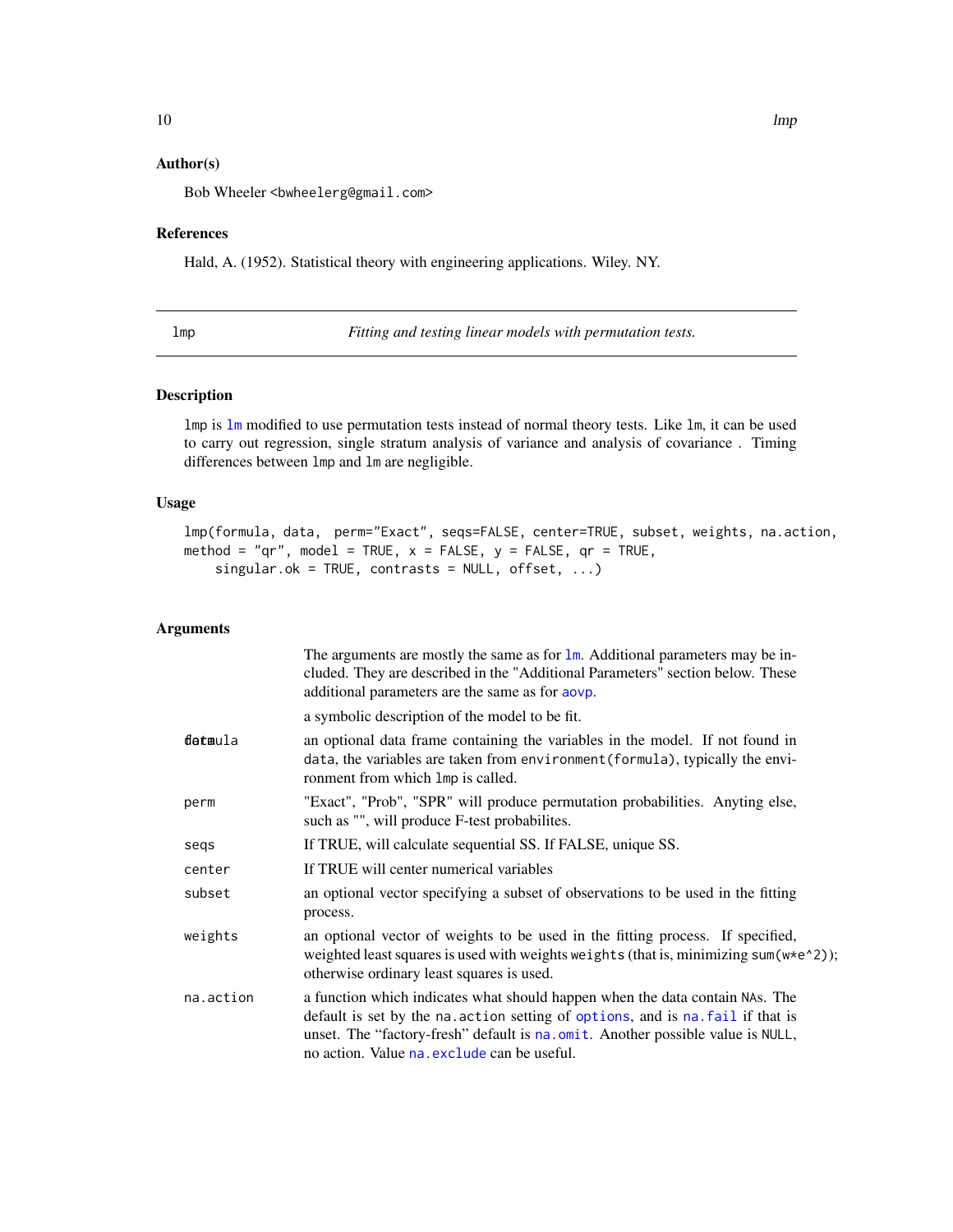<span id="page-10-0"></span>

| method          | the method to be used; for fitting, currently only method = $"qr"$ is sup-<br>ported; method = "model.frame" returns the model frame (the same as with<br>$model = TRUE$ , see below).                                                     |
|-----------------|--------------------------------------------------------------------------------------------------------------------------------------------------------------------------------------------------------------------------------------------|
| model, x, y, qr |                                                                                                                                                                                                                                            |
|                 | logicals. If TRUE the corresponding components of the fit (the model frame, the<br>model matrix, the response, the QR decomposition) are returned.                                                                                         |
| singular.ok     | logical. If FALSE (the default in S but not in R) a singular fit is an error.                                                                                                                                                              |
| contrasts       | an optional list. See the contrasts. arg of model. matrix. default.                                                                                                                                                                        |
| offset          | this can be used to specify an <i>a priori</i> known component to be included in the<br>linear predictor during fitting. An offset term can be included in the formula<br>instead or as well, and if both are specified their sum is used. |
| $\cdots$        | additional arguments to be passed.                                                                                                                                                                                                         |
|                 |                                                                                                                                                                                                                                            |

#### Details

The usual regression model  $EY = Xb$  is assumed. The vector b is divided into sources with dfi degrees of freedom for the ith source, and anova $(\text{Imp}(\))$  will produce an ANOVA table for these sources. Either permutation test p-values or the usual F-test p-values will be output. Polynomial model terms are collected into sources, so that  $Y^A + B + I(A^2)$  will contain two sources, one for A with 2 df, and one for B with 1 df. Sources for factors are treated as usual, and polynomial terms and factors may be mixed in one model. The function  $poly$ , formula may be used to create polynomial models, and the function [multResp](#page-14-1) may be used to create a multi-response matrix for the lhs from variables in data.

One may also use summary( $lm()$ ) to obtain coefficient estimates and estimates of the permutation test p-values. The Exact method will permute the values exactly. The Prob and SPR methods will approximate the permutation distribution by randomly exchanging pairs of Y elements. The Exact method will be used by default when the number of observations is less than or equal to maxExact, otherwise Prob will be used.

Prob: Iterations terminate when the estimated standard error of the estimated proportion p is less than p\*Ca. The iteration continues until all sources and coefficients meet this criterion or until maxIter is reached. See Anscome(1953) for the origin of the criterion.

SPR: This method uses sequential probability ratio tests to decide between the hypotheses  $p\ddot{\theta}$  and p1 for a strength (alpha, beta) test. The test terminates upon the acceptance or rejection of  $p\ddot{\theta}$  or if maxIter is reached. See Wald (1947). The power of the SPR is beta at  $p\theta$  and increases to 1-beta at p1. Placing p0 and p1 close together makes the cut off sharp.

Exact: This method generates all permutations of Y. It will generally be found too time consuming for more than 10 or 11 observations, but note that [aovp](#page-1-1) may be used to divide the data into small enough blocks for which exact permutation tests may be possible.

For Prob and SPR, one may set nCycle to unity to exchange all elements instead of just pairs at each iteration, but there seems to be no advantage to doing this unless the number of iterations is small – say less than 100.

The SS will be calculated *sequentially*, just as lm() does; or they may be calculated *uniquely*, which means that the SS for each source is calculated conditionally on all other sources. This is SAS type III, which is also what drop1() produces, except that drop1() will not drop main effects when interactions are present. The parameter seqs may be used to override the default unique calculation behavior.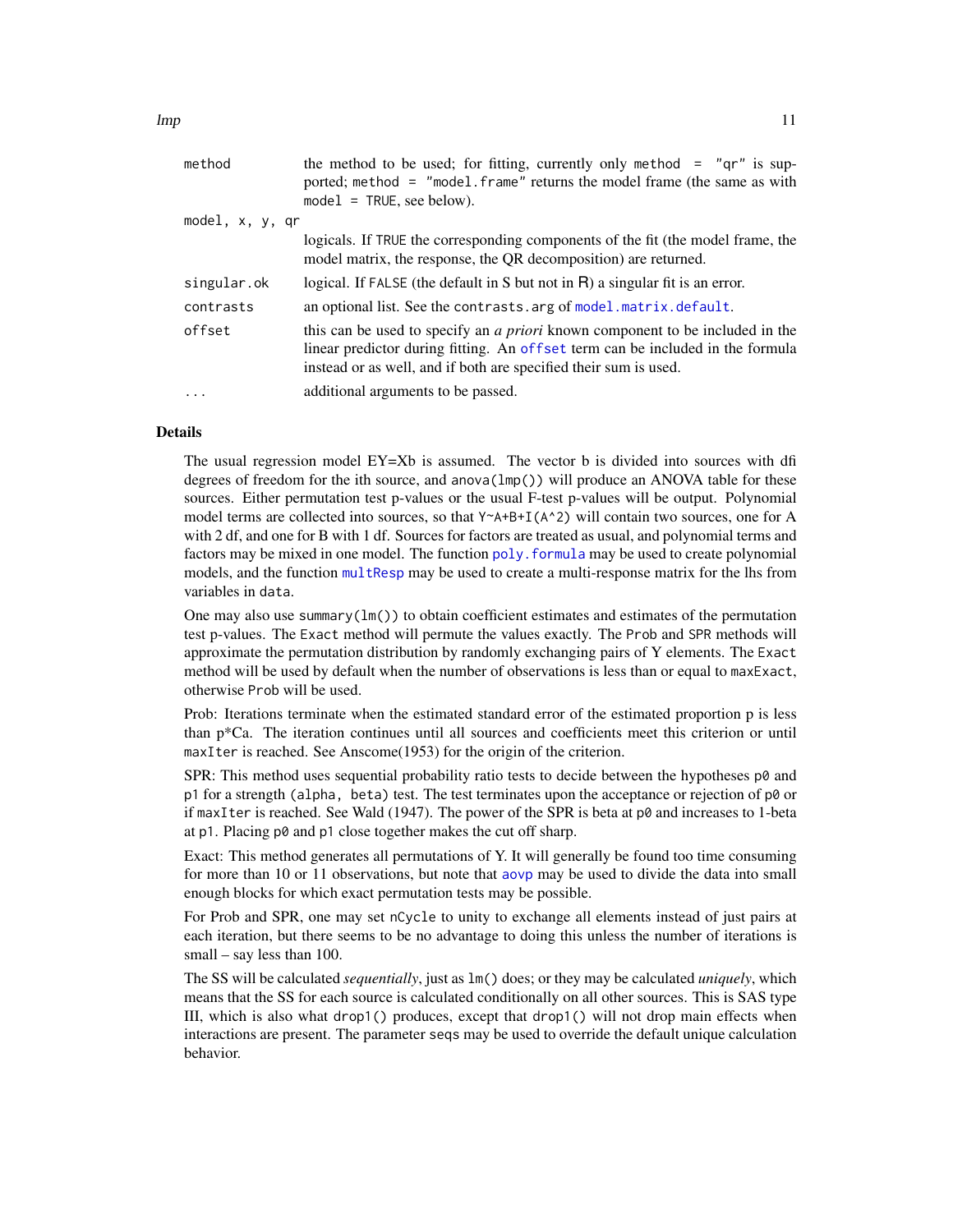## <span id="page-11-0"></span>Value

The usual output from  $\text{lm}$  $\text{lm}$  $\text{lm}$ , with permutation p-values or F-test p-values. The p-values for the coefficients are of necessity, two-sided.

| Iter   | For Prob and SPR: The number of iterations until the criterion is met.                                      |
|--------|-------------------------------------------------------------------------------------------------------------|
| Accept | For SPR: 1 the p0 hypothesis is accepted, and 0 for rejection or when no decision<br>before maxIter occurs. |

## Additional parameters

These are the same as for [aovp](#page-1-1).

settings If TRUE, settings such as sequential or unique will be printed. Default TRUE

useF If TRUE, SS/Resid SS will be used, otherwise SS. The default is TRUE

maxIter For Prob and SPR: The maximum number of iterations. Default 1000.

- **Ca** For Prob: Stop iterations when estimated standard error of the estimated p is less than  $Ca^*p$ . Default 0.1
- p0 For SPR: Null hypothesis probability. Default 0.05
- p1 For SPR: Alternative hypothesis probability. Default 0.06

alpha For SPR: Size of SPR test. Default 0.01

beta For SPR: Type II error for SPR test. Default 0.01

- maxExact For Exact: maximum number of observations allowed. If data exceeds this, Prob is used. Default 10.
- nCycle For Prob and SPR: Performs a complete random permutation, instead of pairwise exchanges, every nCycle cycles. Default 1000.

#### Note

There is a vignette with more details and an example. To access it, type

vignette("lmPerm")

The default contrasts are set internally to (contr.sum, contr.poly), which means that factor coefficients are either pairwise contrasts with the last level or polynomial contrasts.

Numerical variables should be centered in order to make them orthogonal to the constant when ANOVA is to be done.

This function will behave identically to lm() if the following parameters are set: perm="", seq=TRUE, center=FALSE. An exception for multiple responses is that an ANOVA table for each response is output instead of a call to anova.mlm().

## Author(s)

Bob Wheeler <rwheeler@echip.com>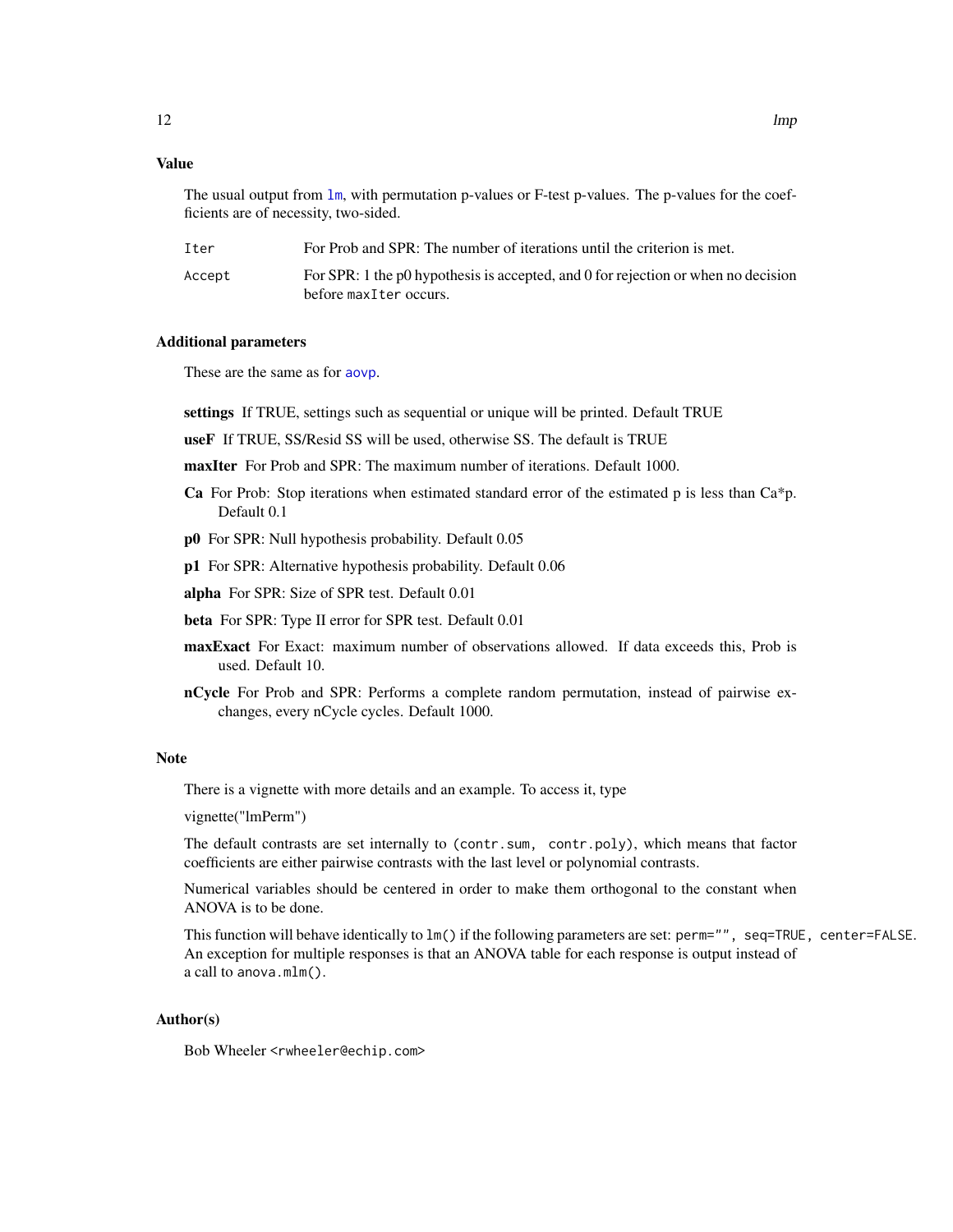#### <span id="page-12-0"></span>References

- Chochran, W. and Cox, G. (1957) p164 Experimental Design, 2nd Ed. John Wiley & Sons, New York.
- Wald, A. (1947) Sequential analysis, Wiley, Sec. 5.3
- **Quinlan, J. (1985)** "Product improvement by application of Taguchi methods." in American Supplier Institute News (special symposium ed.) Dearborn, MI. American Supplier Institute. 11-16.
- Box, G. (1988) Signal-to-noise ratios, performance criteria, and transformations. Technometics. 30-1. 1-17.

#### See Also

[summary.lmp](#page-20-1), [aovp](#page-1-1)

#### Examples

```
# 3x3 factorial with ordered factors, each is average of 12.
# This is a saturated design with no df for error. The results tend to support
# Cochran and Cox who used a guessed residual SS for their analysis. The design
# is balanced, so the sequential SS are the same as the unique SS.
data(CC164)
summary(lmp(y \sim N \times P, data = CC164, perm="")) # F-value output as if lm() was used.
summary(lmp(y \sim N * P, data = CC164,)) # Default, using "Exact" if possible.
summary(lmp(y \sim N * P, data = CC164, perm="SPR"))
anova(Imp(y \sim N * P, data = CC164))# A two level factorial. The artificial data is N(0,1) with an effect of
# 1.5 added to factor X4. When the number of iterations are small, as in
# this case, using nCycle=1 is advantageous.
X<-expand.grid(X1=1:2,X2=1:2,X3=1:2,X4=1:2)
X$Y<-c(0.99,1.34,0.88,1.94,0.63,0.29,-0.78,-0.89,0.43,-0.03,0.50,1.66,1.65,1.78,1.31,1.51)
summary(lmp(Y~(X1+X2+X3+X4)^2,X,"SP")) # The prob method is used because "SP" is not recognized.
summary(lmp(Y~(X1+X2+X3+X4)^2,X,"SPR"))
summary(lmp(Y~(X1+X2+X3+X4)^2,X,"SPR",nCycle=1)) #An additional parameter being passed.
```

```
# A saturated design with 15 variables in 16 runs. The orginal analysis by Quinlan pooled the mean
# squares from the 7 smallest effcts and found many variables to be significant. Box, reanalyzed
# the data using half-normal plots and found only variables E and G to be important. The permutation
# analysis agrees with this conclusion.
data(Quinlan)
summary(lmp(SN~.,Quinlan))
```

```
# A design containing both a polynomial variable and a factor
data(simDesignPartNumeric)
anova(lmp(poly.formula(Y~quad(A,B)+C),simDesignPartNumeric))
```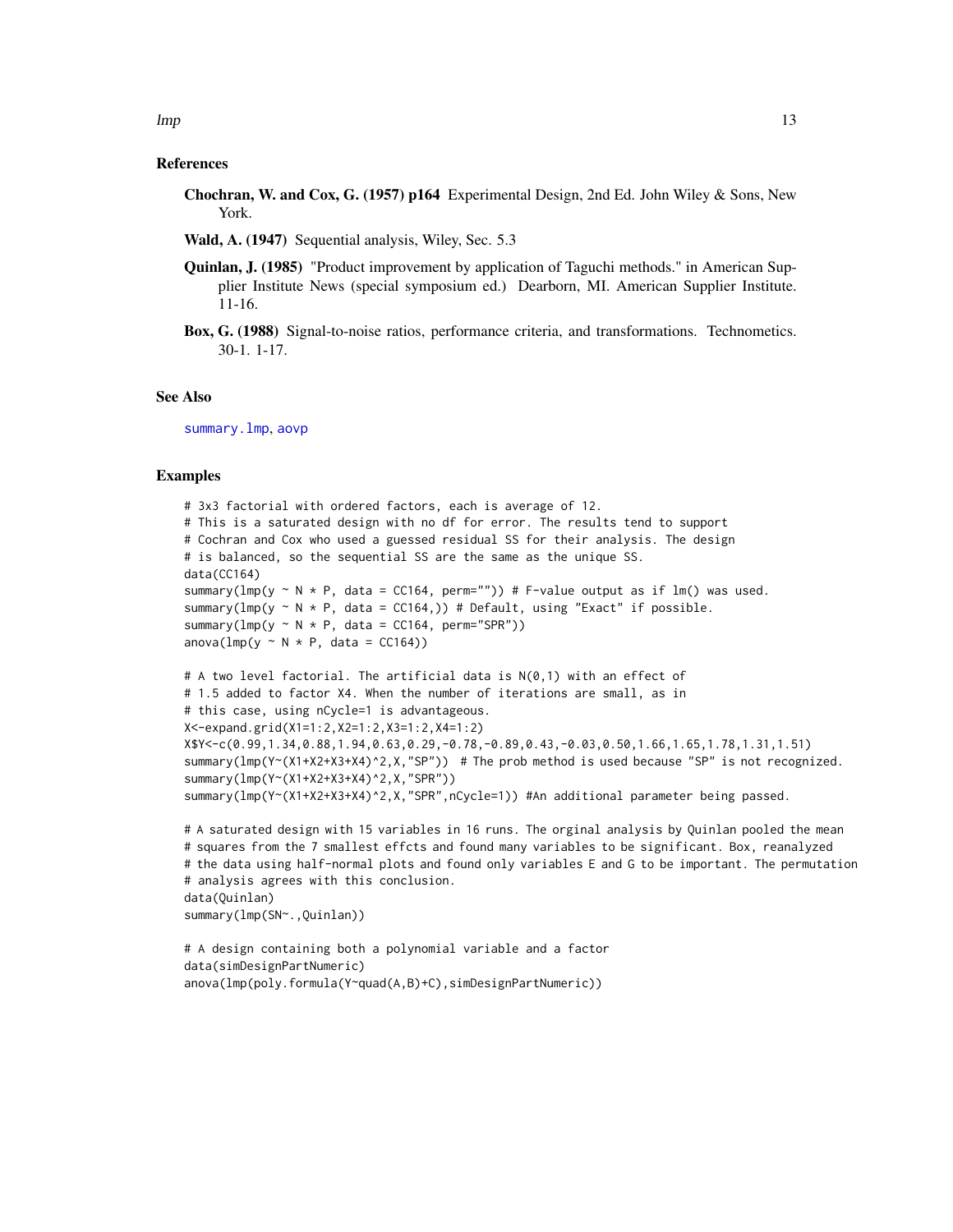<span id="page-13-0"></span>

Lizard data

## Usage

data(manly126)

## Details

Two factor data showing ant consumption by lizards. In addition, three aditional columns, v1,v2,v3, are included representing the additions used by Manly to calculate power.

#### Author(s)

Bob Wheeler<br/>>bwheelerg@gmail.com>

## References

Manly, B.F.J. (1998). Randomization, bootstrap and Monte Carlo methods in Biology. 2nd Ed. Chapman & Hall, London.

manly136 *Non normal Ephemeroptera counts*

## Description

Ephemeroptera counts from New Zealand streams.

## Usage

data(manly136)

## Author(s)

Bob Wheeler<br/>bwheelerg@gmail.com>

## References

Manly, B.F. (1998). Randomization, bootstrap and monte carlo methods in biology. Chapman and Hall, NY.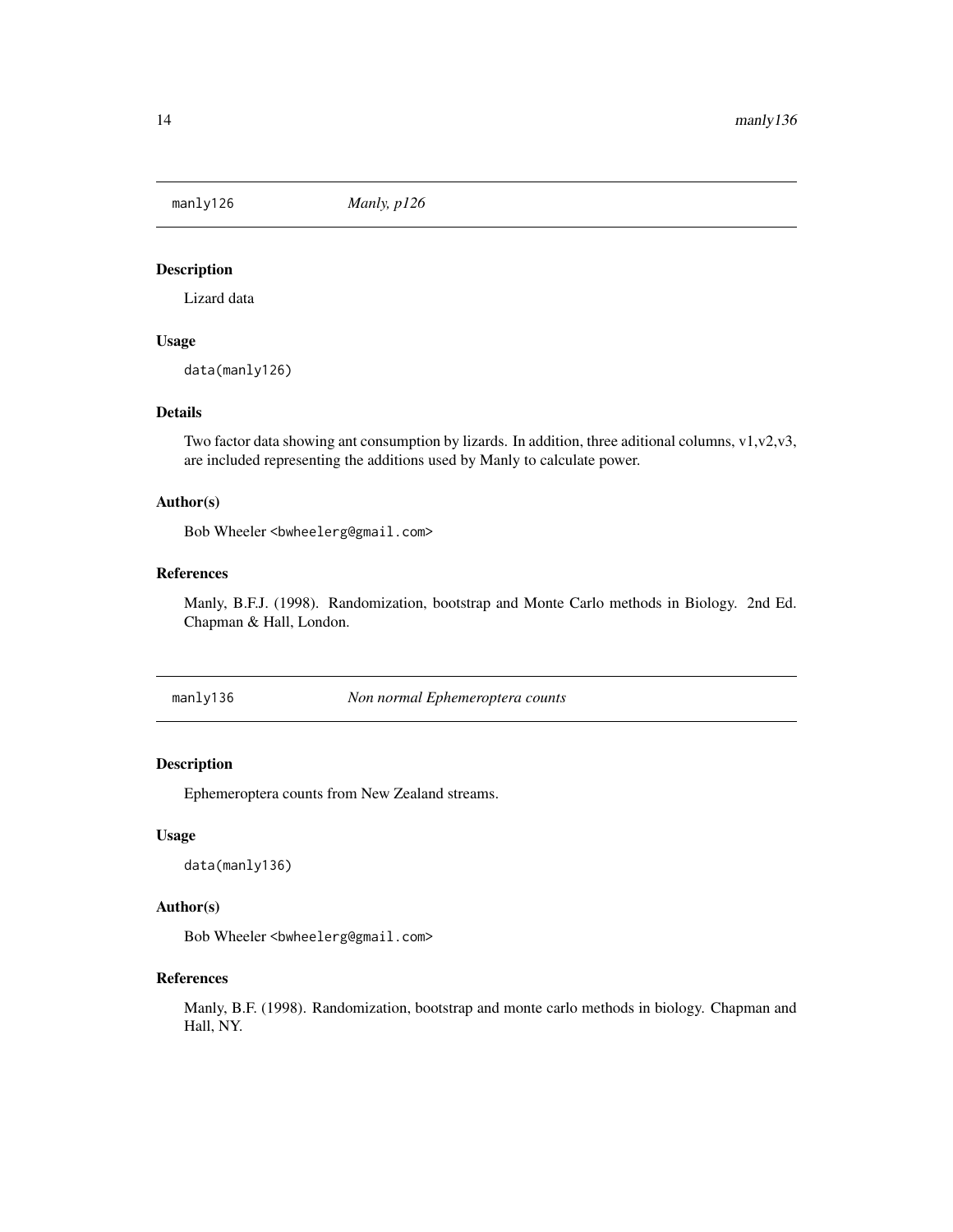<span id="page-14-1"></span><span id="page-14-0"></span>

This function creates a multiple response matrix for its argument variables. When used on the lhs of the formula in lmp() or aovp() it will create a matrix containing one or more response columns from variables defined in the data argument.

## Usage

multResp(...)

## Arguments

... Variable names separated by commas.

## Value

A matrix with named columns

### Author(s)

Bob Wheeler<br/>>bwheelerg@gmail.com>

Please cite this program as follows:

Wheeler, R.E. (2010). multResp() *lmPerm*. The R project for statistical computing [http://www.](http://www.r-project.org/) [r-project.org/](http://www.r-project.org/)

## Examples

```
A < -1:5B<-1:5multResp(A,B)
```

```
data(Plasma)
anova(lmp(multResp(Amin,Pct,sinpoly)~.,Plasma))
```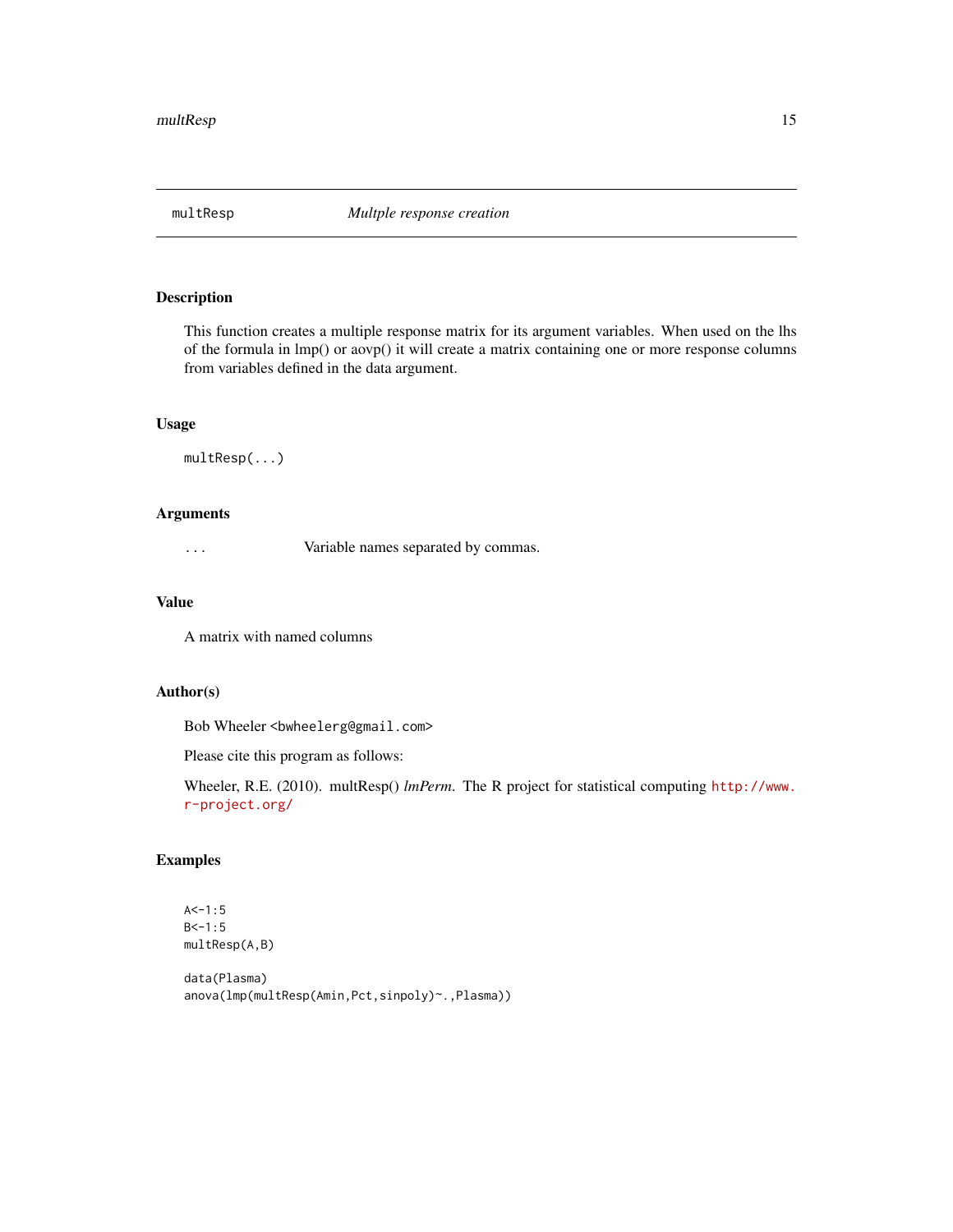<span id="page-15-0"></span>

Data from Venables and Ripley, Table 6.1, p176.

## Usage

data(NPK)

## Details

A fractional factorial with blocks confounded with the three way interaction.

## Author(s)

Bob Wheeler<br/>>bwheelerg@gmail.com>

## References

Venables, W.N. and Ripley, B.D. (2000) Modern applied statistics with S-Plus. 3rd ed. Springer, NY.

permute *Permutation Generation*

## Description

Generates permutations a pair at a time.

## Usage

```
permute(N=4,K=1,initialize=0)
```
## Arguments

| N          | The number of elements in the permutation vector. The elements are numbered<br>1·N |
|------------|------------------------------------------------------------------------------------|
| K          | The number of exchange pairs to be returned at each access                         |
| initialize | Set to 1 to initialize. Set to 0 for additional pairs.                             |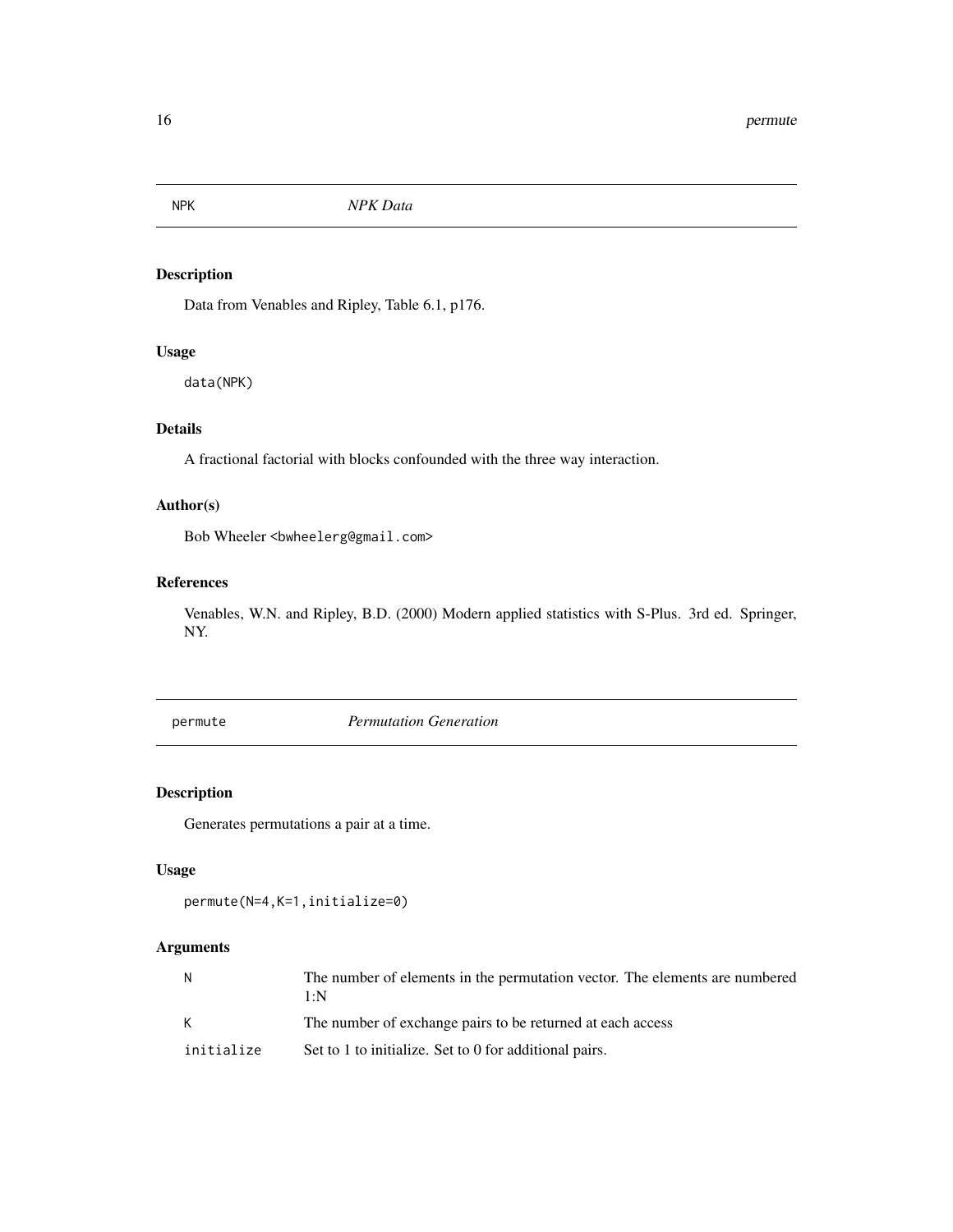#### <span id="page-16-0"></span>Plasma and the contract of the contract of the contract of the contract of the contract of the contract of the contract of the contract of the contract of the contract of the contract of the contract of the contract of the

## Details

On first call, set initialize to 1. On subsequent accesses, initialize should be 0. The function returns at most K exchange pairs at each access. The function should be repeatedly called until result is false.

The function returns a list.

## Value

| result     | Returns false when the last permutation has been generated or a failure has oc-<br>curred. Returns true for success and at most K new pairs in vec. |
|------------|-----------------------------------------------------------------------------------------------------------------------------------------------------|
| N          | The input parameter                                                                                                                                 |
| K          | The input parameter                                                                                                                                 |
| vec        | A $2*K$ vector of element numbers to be exchanged – permutations may be ob-<br>tained by successively applying these pairs.                         |
| initialize | Always returns 1                                                                                                                                    |
| count      | The number of pairs in vec. It may be less than K for the final set.                                                                                |

## Note

This is the minimum time and effort routine. It is used for Exact permutation calculations. The present function is a wrapper for the C code and may be useful for other purposes. The code follows Reingole and Nievergelt (1977).

#### Author(s)

Bob Wheeler <rwheeler@echip.com>

## References

Reingold, E.M., Nievergelt, J., and Deo, N. (1977) Combinatorial Algorithms Theory and Practice. Prentice Hall, New Jersey. p170.

Plasma *Plasma Etching*

## Description

An experiment designed to guide optimization of a nitride etch process

#### Usage

data(Plasma)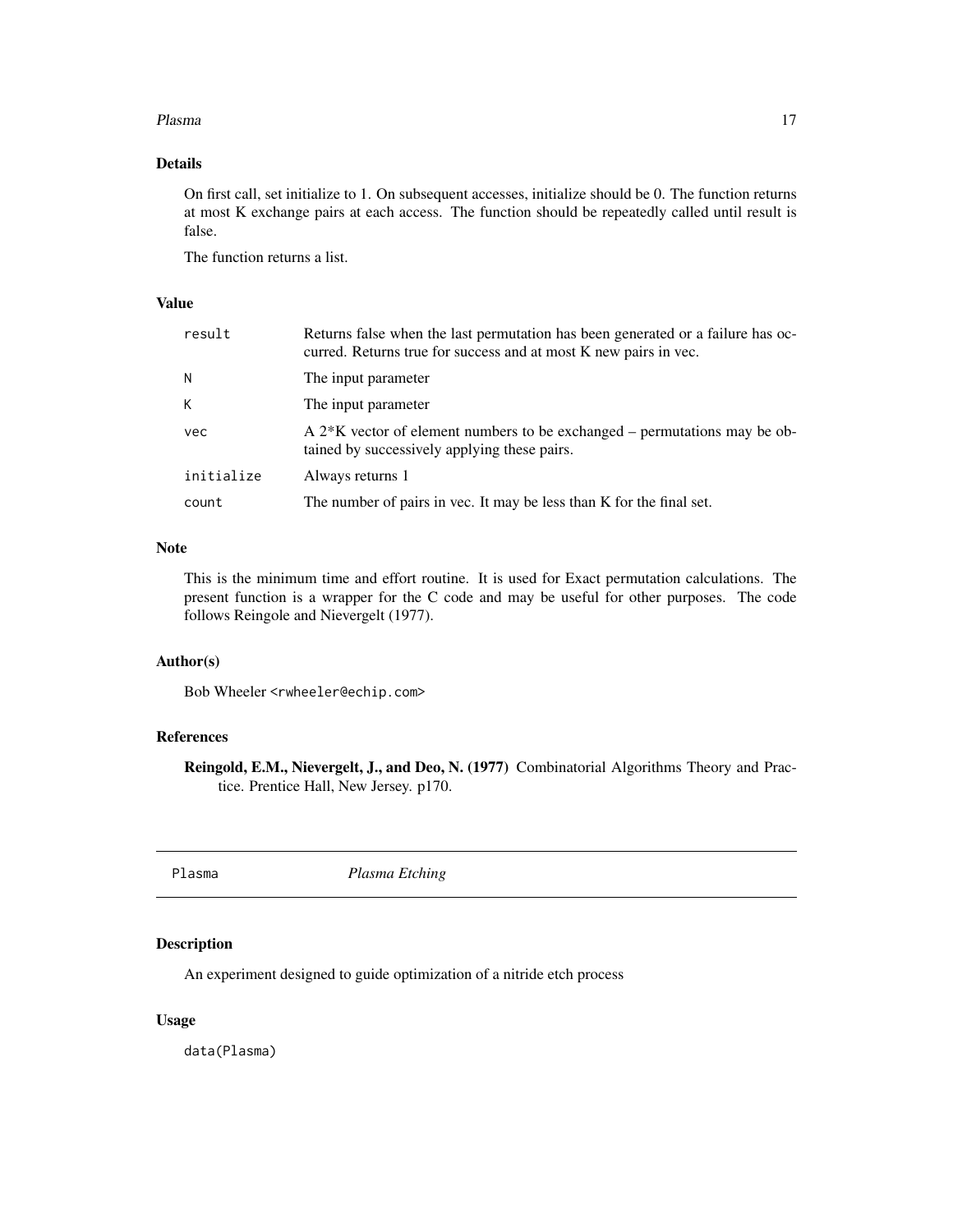#### <span id="page-17-0"></span>Details

An orthogonal arry, capable of supporting a linear model only. The factors are denoted by their units of measurement. They were W, the power applied to the cathode; mTorr, the pressure in the reaction chamber; cm, gap between anode and cathode; sscm, flow if the reactant gas. The three responses: Amin, etch rate; Pct, unifomity; sinpoly, selectivity.

#### Author(s)

Bob Wheeler <br/>bwheelerg@gmail.com>

#### References

Vardeman, Stephen B. (1994).Statistics for engineering problem solving. PWS publishing Co. Boston. p 596

<span id="page-17-1"></span>

poly.formula *Makes a polynomial model*

#### **Description**

Formulas are expanded to accommodate special functions for continuous and mixture variables.

#### Usage

poly.formula(frml)

## Arguments

frml  $A$  formula using  $\sim$  in the usual way.

#### Details

This function expands formulas to accommodate polynomial models for which R has minimal support. Assuming for illustration that there are three variables, A, B, and C, the following expressions may be used.

All agruments to quad(), cubic(), and cubicS() must be numeric.

- quad(A,B,C) makes  $(A + B + C)^2 + I(A^2) + I(B^2) + I(C^2)$
- cubic(A,B,C) makes  $(A + B + C)^3 + I(A^2) + I(B^2) + I(C^2) + I(A^3) + I(B^3) + I(C^3)$
- cubicS(A,B,C) makes  $(A+B+C)^3+I(A*B*(A-B))+I(A*C*(A-C))+I(B*C*(B-C))$

The cubicS() function produces a non-singular representation of a cubic model, when the variables are mixture variables, that is when the rows of data sum to a constant value, usually 1.0. Because of the mixture constraint, models containing mixture variables should not have a constant term. The linear and quadratic models for mixture variables A, B, and C are given by  $-1 + (A + B + C)$  and  $-1 + (A + B + C)^2$  respectively. See Gorman and Hinman [1962] for details.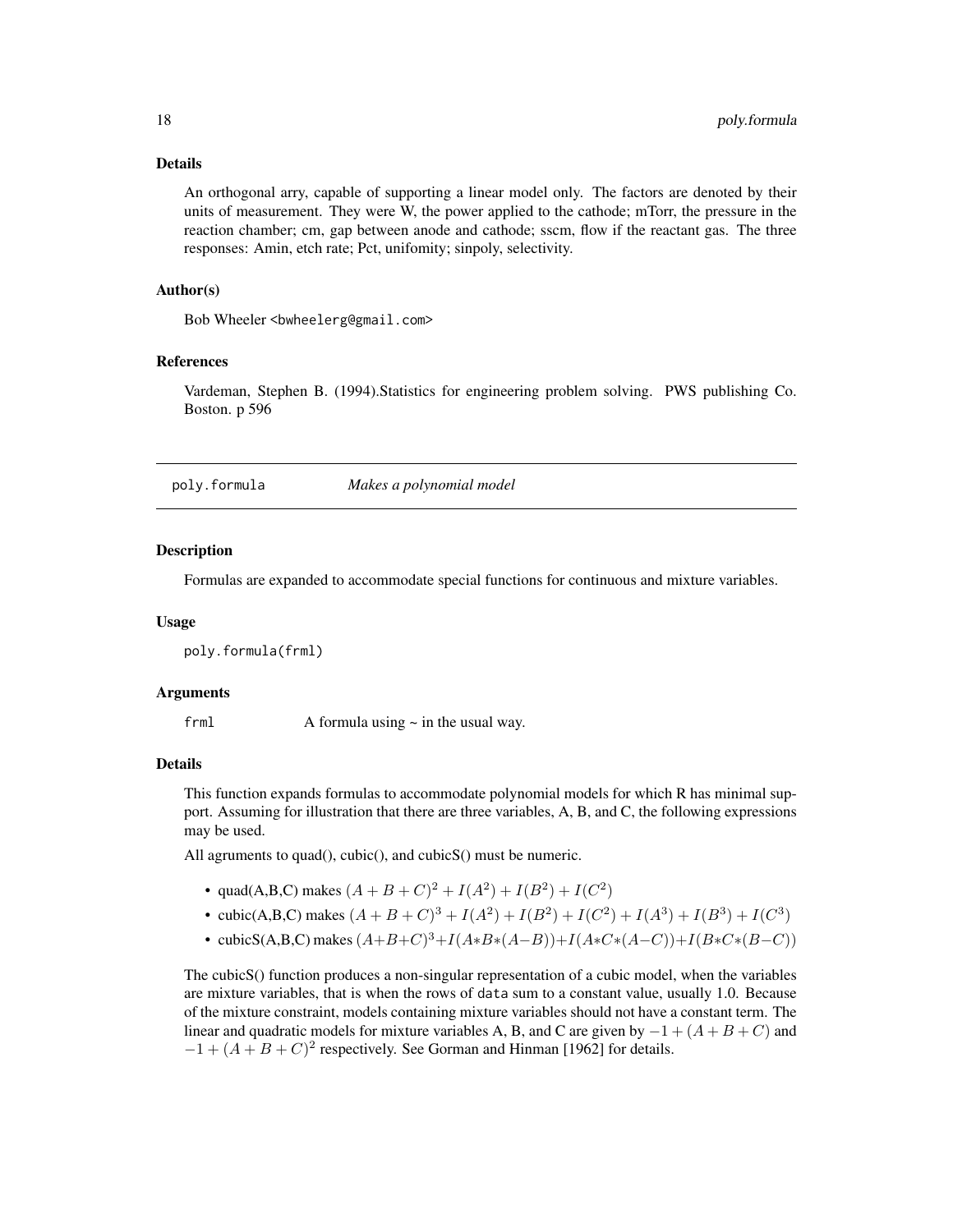#### <span id="page-18-0"></span>Quinlan 19

## Value

An expanded formula is returned.

#### Author(s)

Bob Wheeler<br/>bwheelerg@gmail.com>

Please cite this program as follows:

Wheeler, R.E. (2010). poly.formula *lmPerm*. The R project for statistical computing [http://www.](http://www.r-project.org/) [r-project.org/](http://www.r-project.org/)

#### References

Gorman, J.W. and Hinman, J.E. (1962). Simplex lattice designs for multicomponent systems. *Technometrics*. 4-4. 463-487.

## Examples

poly.formula(y~quad(A,B,C)+Error(block))

Quinlan *Quinlan's data*

#### Description

Data from a Symposium on Taguchi Methods, analyzed by G.E.P. Box

#### Usage

data(Quinlan)

## Details

A saturated design: L16 in Taguchi termonology, but just a  $2^{\wedge}(15-11)$ III design using the symbolism in Box (1978). Reanalyzed by Box (1988).

## Author(s)

Bob Wheeler<br/>bwheelerg@gmail.com>

#### References

Quinlan, J. (1985) "Product improvement by application of Taguchi methods." in American Supplier Institute News (special symposium ed.) Dearborn, MI. American Supplier Institute. 11-16.

Box, G.E.P., Hunter, W.G. and Hunter J.S. (1978) Statistics for Experimenters. Wiley, N.Y

Box, G. (1988) Signal-to-noise ratios, performance criteria, and transformations. Technometics. 30-1. 1-17.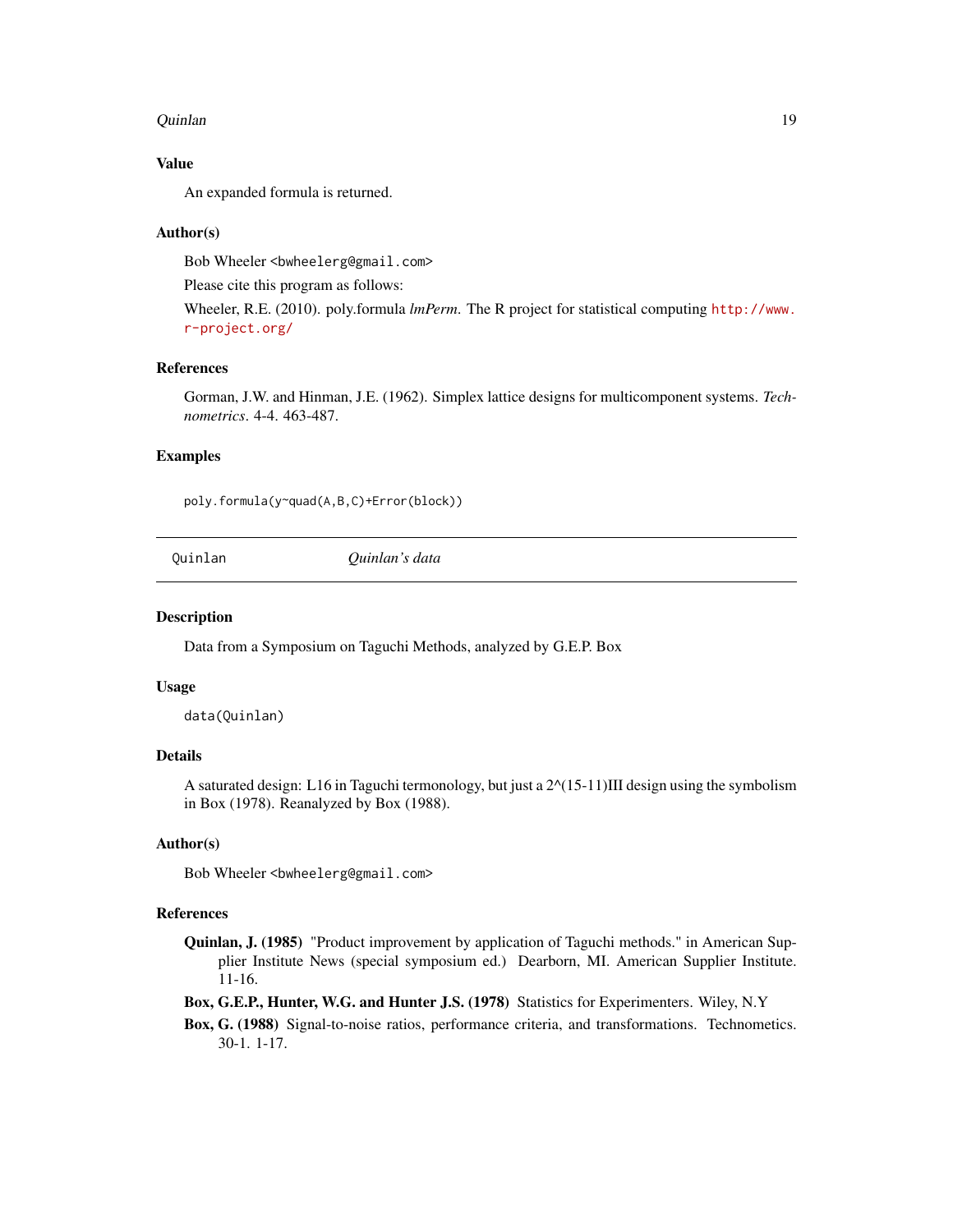<span id="page-19-0"></span>

Data from Scheffe, p140

#### Usage

data(ratGenotype)

## Details

An unbalanced design. The data originally appeared in Bailey (1953), and was reproduced in Scheffe (1959) with the description:

"...gives the weight of hybrid female rats in a foster-nursing experiment with four types of rats. (The weights are litter averges in grams at 28 days. The within litter variance was obviously negligible compared to the between-litter variance.) The factors in the two-way laout are the genotype of the foster mother and that of the litter. "

#### Author(s)

Bob Wheeler <br/>bwheelerg@gmail.com>

#### References

Scheffe, H. (1959) The Analysis of Variance, Wiley, NY.

Bailey, D.W. (1953) "The inheritance of Maternal Influences on the Growth of the Rat". Ph.D. thesis, Univ. California

simDesign *A non-orthogonal design*

#### Description

A three factor design created using AlgDesign, with a normal response.

#### Usage

```
data(simDesign)
```
## Author(s)

Bob Wheeler<br/>bwheelerg@gmail.com>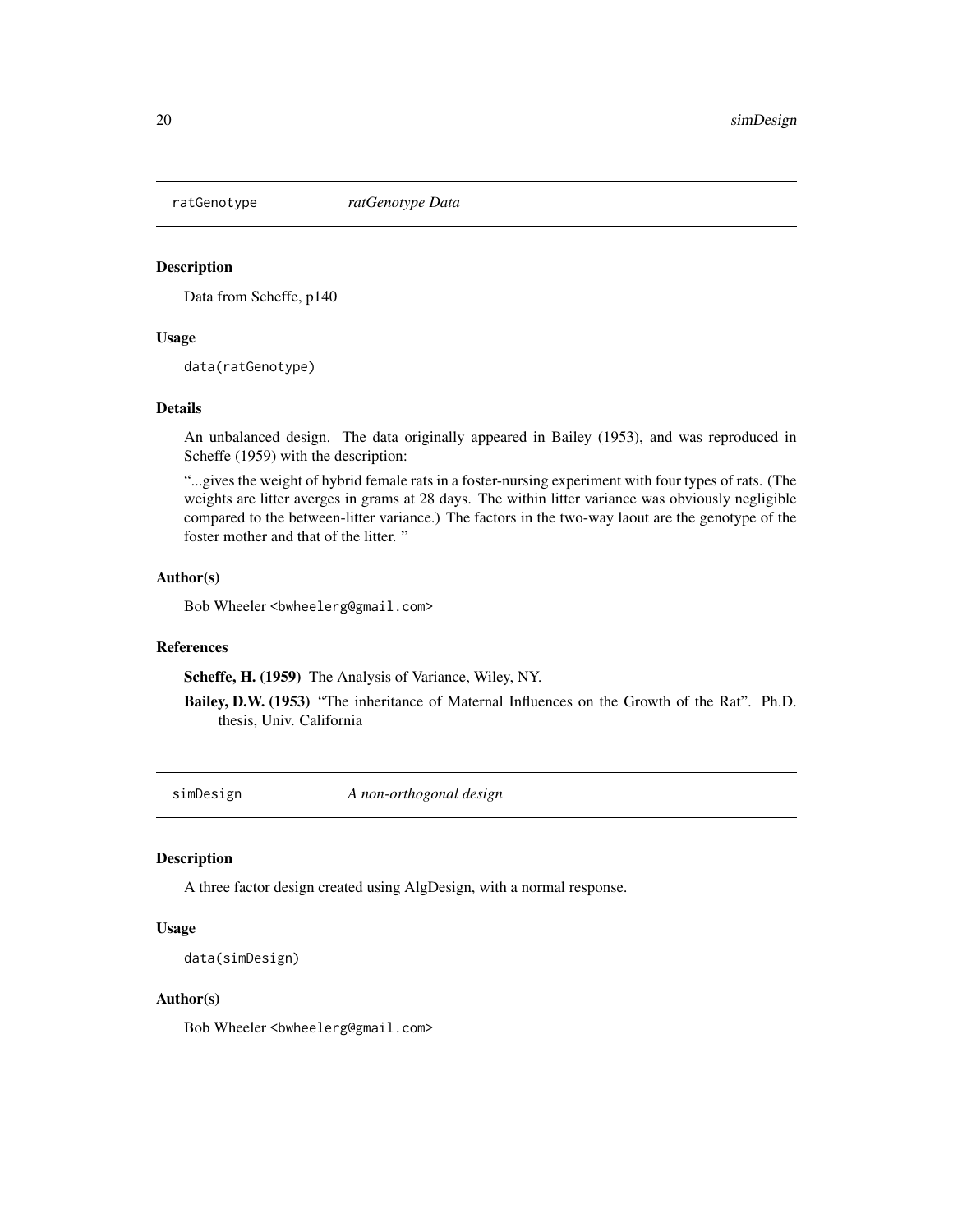<span id="page-20-0"></span>simDesignPartNumeric *A non-orthogonal design*

#### Description

A three factor design created using AlgDesign, with a normal response.

#### Usage

```
data(simDesignPartNumeric)
```
## Author(s)

Bob Wheeler<br/>>bwheelerg@gmail.com>

summary *Summarizing functions for linear models*

#### <span id="page-20-1"></span>Description

Replaces corresponding functions in base package.

## Usage

```
## S3 method for class 'lmp'
summary(object, correlation = FALSE, symbolic.cor = FALSE, ...)
## S3 method for class 'mlmp'
summary(object, ...)
## S3 method for class 'summary.lmp'
print(x, digits = max(3, getOption("digits") - 3),symbolic.cor = x$symbolic.cor,
      signif.stars= getOption("show.signif.stars"),...)
## S3 method for class 'aovp'
summary(object, intercept = FALSE, split,
                        expand.split = TRUE, keep.zero.df = TRUE, \ldots)
## S3 method for class 'lmp'
anova(object, ...)
```
#### Arguments

|             | Same as for the corresponding functions in base package:                                          |
|-------------|---------------------------------------------------------------------------------------------------|
|             | an object of class " $\text{Im}$ ", usually, a result of a call to $\text{Im}$ .                  |
| ⊗bject      | an object of class "summary. $\text{Im}$ ", usually, a result of a call to summary. $\text{Im}$ . |
| correlation | logical; if TRUE, the correlation matrix of the estimated parameters is returned<br>and printed.  |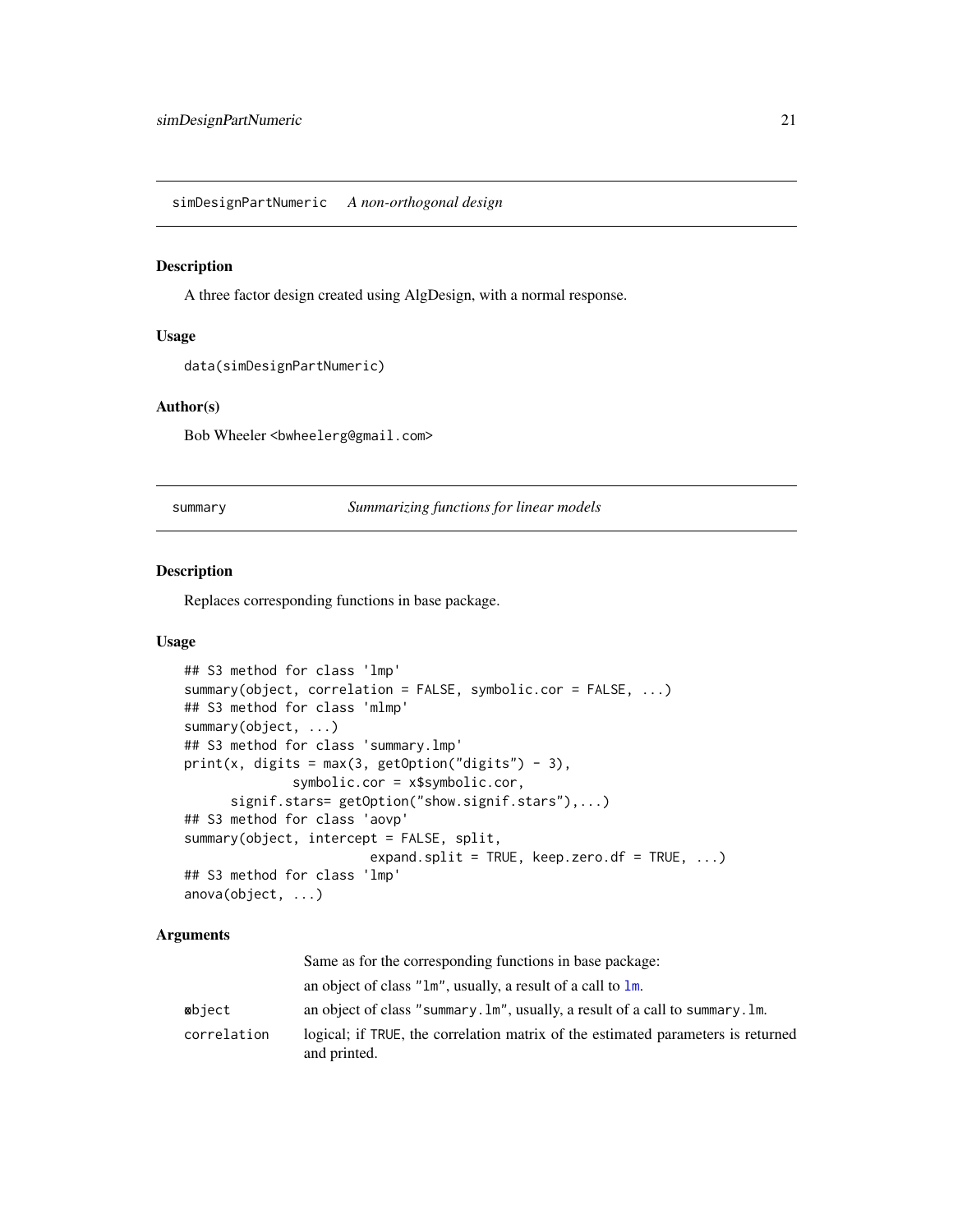<span id="page-21-0"></span>

| digits       | the number of significant digits to use when printing.                                                                                                                                         |  |
|--------------|------------------------------------------------------------------------------------------------------------------------------------------------------------------------------------------------|--|
| symbolic.cor | logical. If TRUE, print the correlations in a symbolic form (see symnum) rather<br>than as numbers.                                                                                            |  |
| signif.stars | logical. If TRUE, "significance stars" are printed for each coefficient.                                                                                                                       |  |
| intercept    | logical: should intercept terms be included?                                                                                                                                                   |  |
| split        | an optional named list, with names corresponding to terms in the model. Each<br>component is itself a list with integer components giving contrasts whose con-<br>tributions are to be summed. |  |
| expand.split | logical: should the split apply also to interactions involving the factor?                                                                                                                     |  |
| keep.zero.df | logical: should terms with no degrees of freedom be included?                                                                                                                                  |  |
| $\ddots$     | further arguments passed to or from other methods.                                                                                                                                             |  |

## Details

These modified functions are needed because the perm values, which are attached to the object, replace the usual test columns in the output from these functions.

## Author(s)

Bob Wheeler <rwheeler@echip.com>

summaryC *Coefficient summary from aovp*

## Description

Summarize an analysis of variance model showing coefficients

## Usage

```
## S3 method for class 'aovlist':
summaryC(object, ...)
```
## Arguments

| object   | an object of class aovlist   |
|----------|------------------------------|
| $\cdots$ | further arguments passed on. |

## Details

Summarizes aovp output in terms of coefficients with p-values.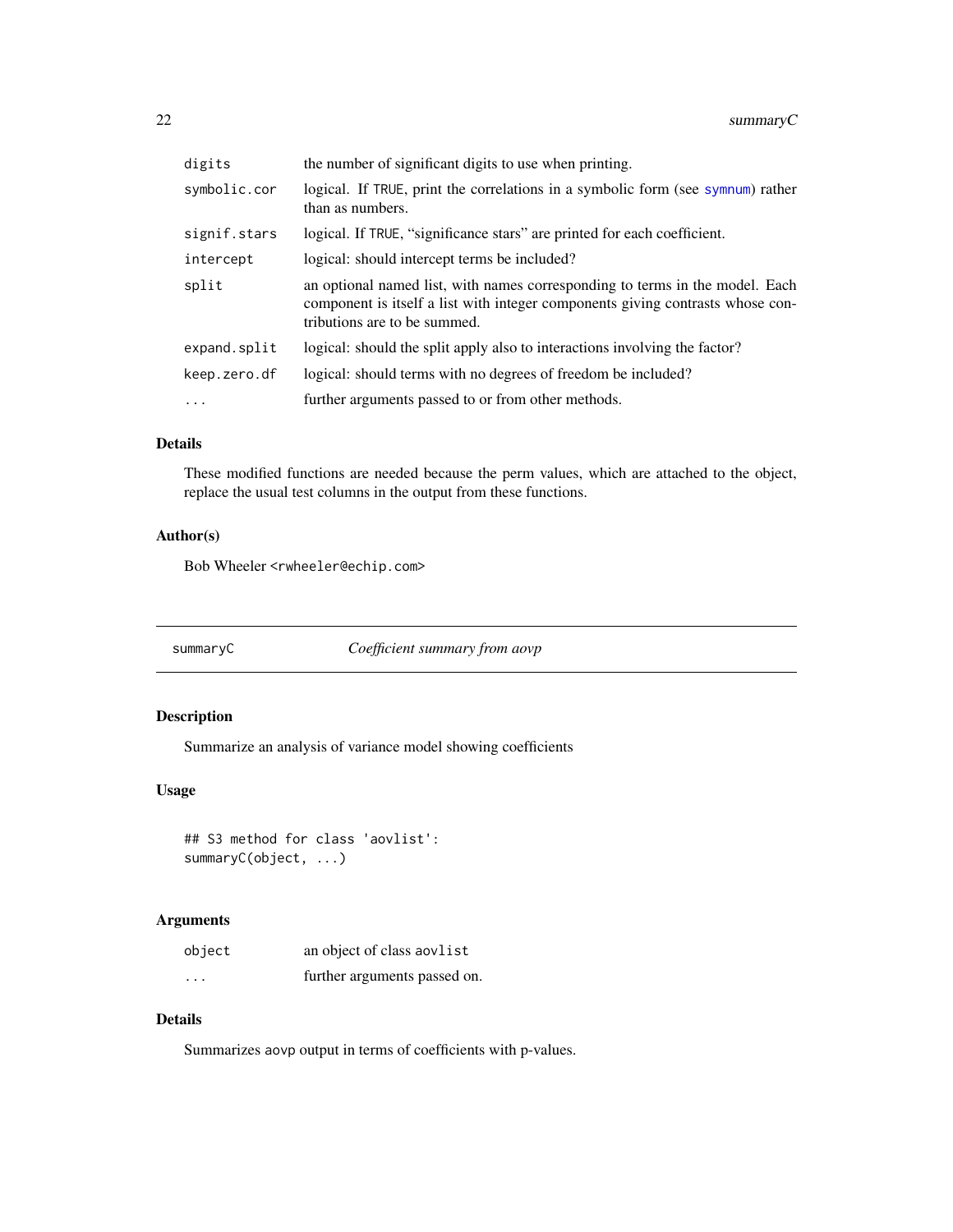#### <span id="page-22-0"></span>wool 23

## Author(s)

Bob Wheeler <rwheeler@echip.com>

## Examples

```
data(Alfalfa)
summaryC(aovp(Yield~Variety*Date+Error(Block/Variety),Alfalfa))
```
wool *wool data*

## Description

A three factor experiment with non-normal response

#### Usage

data(wool)

## Details

There are three, 3-level factors:

len length of test specimen in mm

amp amplitude of loading cycle in mm

load the load in g

The response was the number of cycles to failure of worsted yarn under cycles of repeated loading

## Author(s)

Bob Wheeler<br/>>bwheelerg@gmail.com>

## References

Box, G.E.P. and Cox, D.R. (1964) An analysis of transformations (with discussion). J.R. Statists. Soc. B. 26. 211-246.